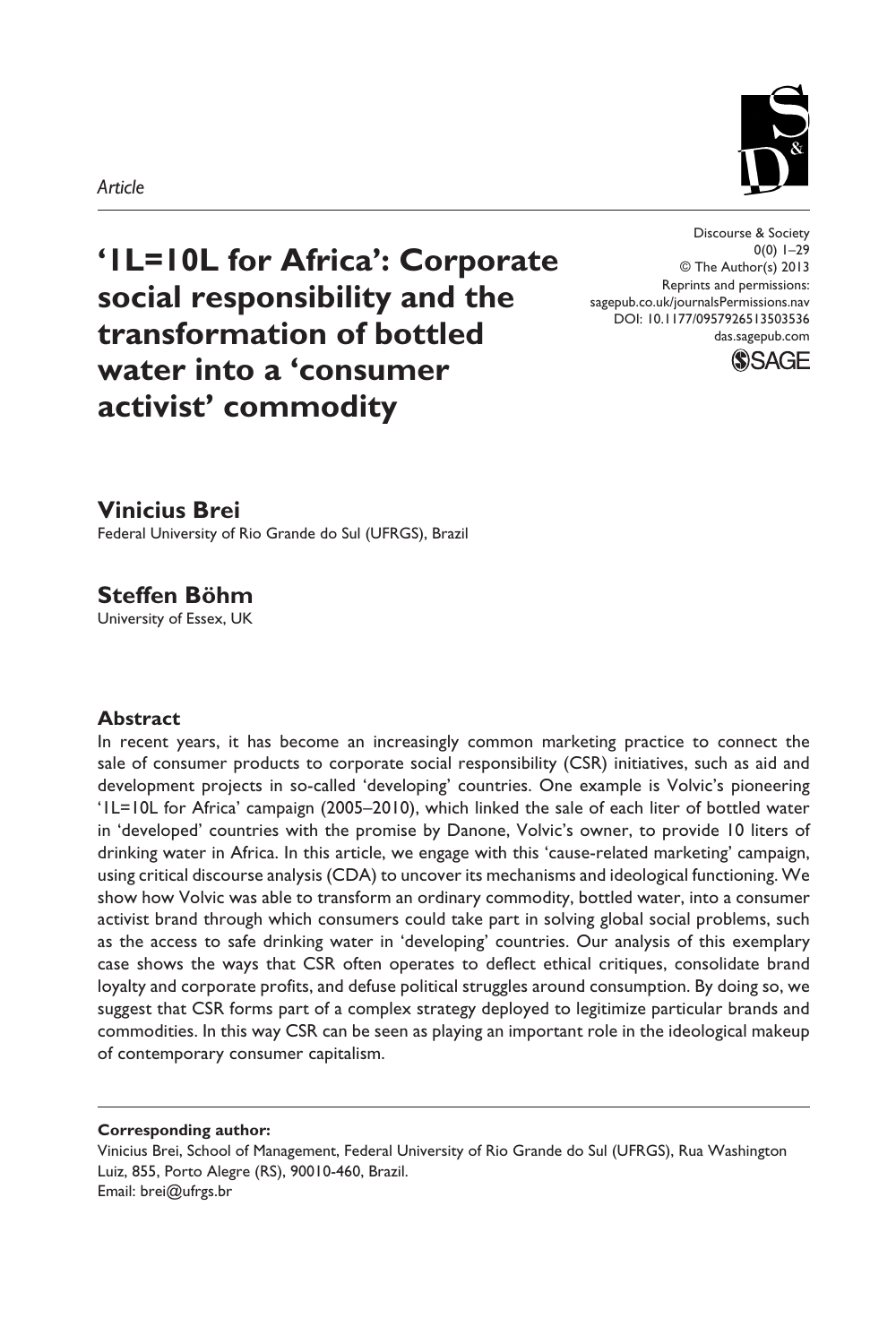#### **Keywords**

Bottled water, branding, consumer activism, consumer capitalism, corporate social responsibility, marketing

## **Introduction**

Access to safe drinking water and water scarcity are two of the world's most pressing problems. According to the World Health Organization (WHO, 2013), there are still more than 1 billion people without access to potable water, the vast majority located in 'developing' countries. In parallel, the bottled water industry has been increasingly criticized for its negative environmental and health impacts (Ecologist, 2007; Mercola, 2011; Which?, 2008). Perhaps partly because of such criticisms, and market saturation, the industry has been facing lower growth figures in recent years, especially in Western 'developed' countries – for example, only 1.3% growth in Western Europe, against 35.8% in global volume sales between 2006 and 2011 (Zenith International, 2012). This is a serious problem given that most of the bottled water industry's revenues and profits still come from Western 'developed' countries, where per capita consumption rates are around 120 liters per person compared to 20 liters per person in Asia and 10 in Africa, and premium brands command higher sales margins than in 'developing' countries (Zenith International, 2012).

One way in which the bottled water industry has responded to the dual challenge of market saturation and increased criticism is the creation of cause-related marketing campaigns (Ethical Consumer, 2009), which is an increasingly common type of corporate social responsibility (CSR) strategy. One high profile and early pioneering example of this type of CSR/cause-related marketing strategy was delivered by Volvic, one of the many water brands owned by the French multinational company Danone, between 2005 and 2010; this was the '1L=10L' (also called 'Drink 1, Give 10') campaign carried out in partnership with UNICEF and other aid and development charities, such as World Vision in the UK. 'The idea behind the program [was] that for each liter of mineral water sold, Volvic [would provide] 10 liters of drinking water to village dwellers in Ethiopia' (Danone, 2010a) and other African countries. In other words, the sale of bottled water was linked to a specific cause: the lack of access to drinking water in parts of Africa. This cause-related marketing campaign was launched in Germany in 2005, and subsequently expanded to many 'developed' countries, including Japan, the USA, Canada and most Western European countries, where it ran until 2010.

Danone (2010a, 2010b) regarded this cause-related marketing/CSR campaign as highly successful because it significantly contributed to sales growth between 2005 and 2010. Just as important for Danone managers is the fact that consumers now increasingly perceive the Volvic brand as 'environmentally conscious' (IPC Media, 2010). This is significant given the widespread criticisms, mentioned above, of the negative environmental and health impacts of bottled water consumption, particularly between 2007 and 2009, which coincided with the peak of Volvic's '1L=10L' campaign (Ecologist, 2007; Which?, 2008).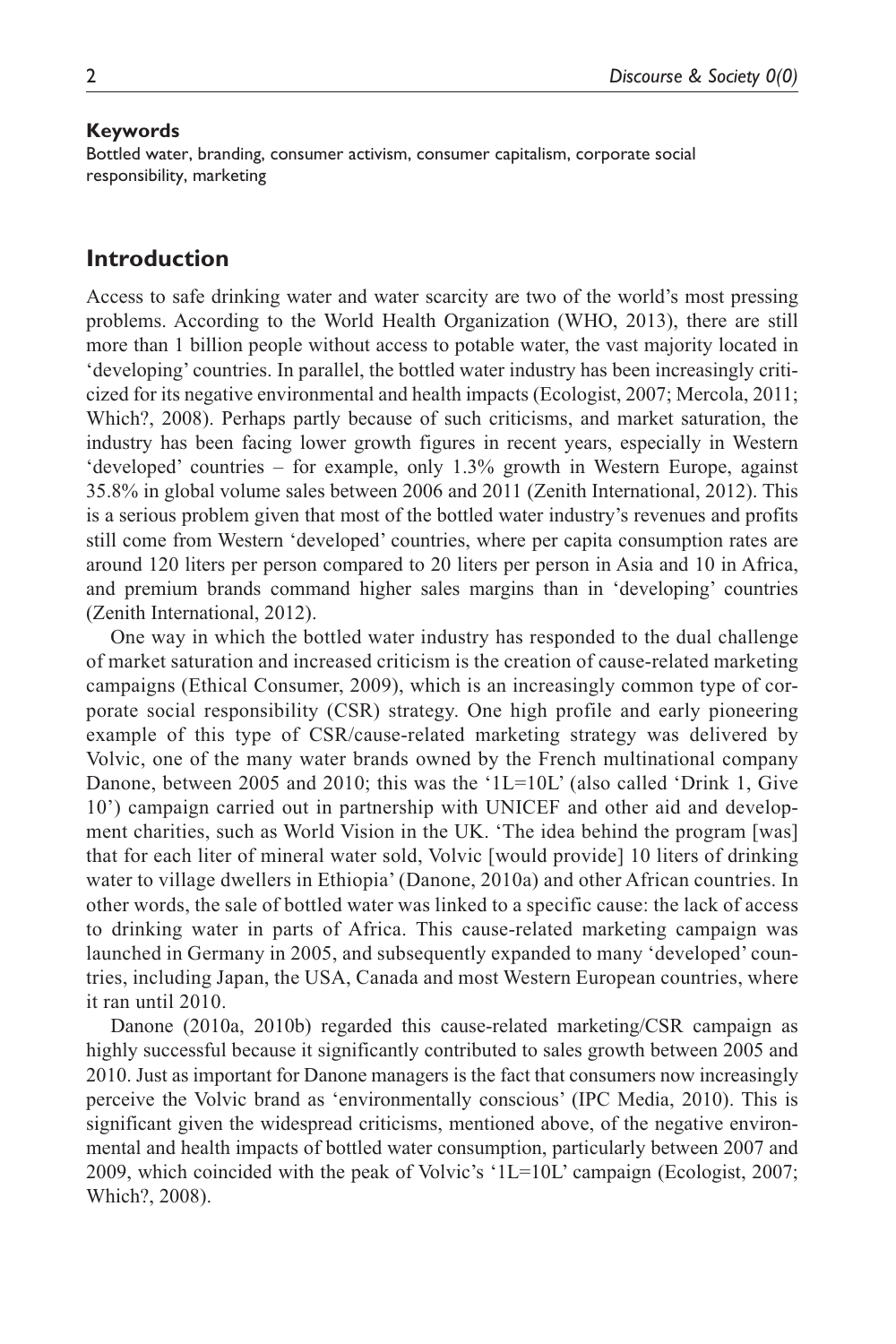In this article, we critically engage with Volvic's cause-related marketing campaign building on the growing body of studies focusing on CSR (Googins et al., 2007; Kotler and Lee, 2005; Porter and Kramer, 2002; Shaw, 2007; Ziek, 2009). We are particularly interested in the fact that CSR strategies increasingly view 'the poor' and their social problems as opportunities rather than threats. We suggest that Volvic's campaign was characterized by the aim of transforming an arguably ordinary commodity, bottled water, into a 'consumer activist' brand, which could help to solve the social problem of the lack of access to safe drinking water in 'developing' countries. This transformation occurs when 'conscientious consumers' (Kendall et al., 2007) buy Volvic water, and can be viewed as a typical phenomenon of modern consumerism (Gabriel and Lang, 1995). In this article, we analyze this marketing strategy using critical discourse analysis (CDA), showing the mechanisms through which Volvic became a 'socially responsible' or 'good' consumer product, and discussing how Danone boosted sales by portraying itself as being part of the solution to global social problems.

Volvic's campaign should not be seen in isolation. It was one of the first of its type within the bottled water industry, but is only one example of a wider development that has seen many (particularly Western multinational) companies use CSR (Snider et al., 2003) and closely related discourses, such as business ethics (Shaw, 2007), corporate citizenship (Googins et al., 2007), corporate philanthropy (Porter and Kramer, 2002), cause-related marketing (Kotler and Lee, 2005) and other social marketing discourses. These discourses often claim to be 'doing good to do good' (Banerjee, 2007: 15), particularly in relation to delivering aid and development in so-called 'developing' countries (Böhm and Brei, 2008). What is often common to these corporate discourses is the view that 'doing good' pays off. That is, it is not only 'good' for stakeholders that companies, as 'good corporate citizens', take their social responsibility seriously, but it is also good for shareholders. Hence, CSR is increasingly seen as a form of investment that allows firms – such as bottled water companies – to legitimate their products and processes, sustaining and enhancing competitive advantage and shareholder value.

The pitfalls of CSR, however, have not gone unnoticed. There is now a growing literature that critically engages with CSR discourses (Banerjee, 2007, 2008; Crouch, 2006; Fleming and Jones, 2013; Marens, 2010; Mir et al., 2008; Shamir, 2004; Snider et al., 2003). With the help of critical discourse analysis (Fairclough, 1995, 2003; Fairclough and Fairclough, 2012; Fairclough and Wodak, 1997; Van Dijk, 2001; Wodak, 2004), we contribute to this critical literature by providing an in-depth analysis of Volvic's CSR discourse. We argue that the '1L=10L for Africa' campaign is an example of a marketing discourse that increasingly connects companies to (often global) social problems. Through the process of problematizing (a negative movement), Volvic was able to sensitize its customers, encouraging them to view buying a bottle of water as a positive step towards helping disadvantaged people in the 'third world'. Hence, Volvic aimed to turn regular customers into consumer activists through the sale of its branded water. We argue that this transformation of what is essentially an ordinary commodity, bottled water, into a consumer activist brand is helping companies to actively involve their 'conscientious consumers' and bind them to their brands. Politically, this CSR campaign is part of a wider discursive shift from government to governance, which has seen corporations, often in cooperation with non-governmental organizations (NGOs), increasingly taking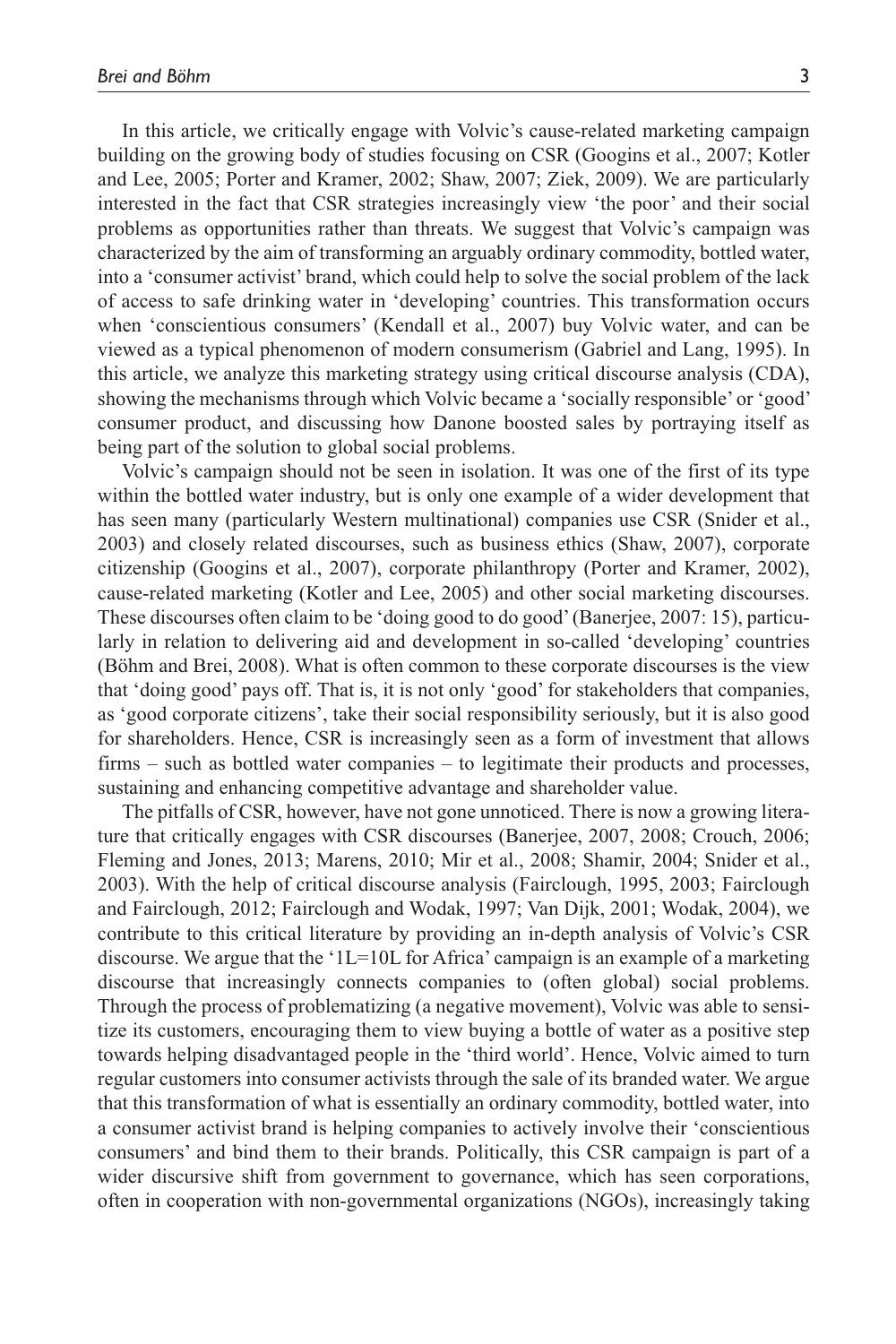on global social problems, such as poverty and health issues, which hitherto used to be the responsibilities of governments. We argue, however, that the short-termism involved in CSR campaigns such as Volvic's renders this shift ineffective and even dangerous. Going further, we argue that Volvic's cause-related marketing campaign can be seen as an example of the ideological functioning of contemporary consumer capitalism, which allows companies to grow their profits on the back of global social problems, such as access to safe drinking water in the so-called 'developing world'.

The main body of this article is organized into five parts. In the next section, we introduce the concept of CSR and discuss its two major research streams. In the second section, we describe our methodological approach. Then, in the following three sections, we present our in-depth critical discourse analysis (CDA) of Volvic's campaign, providing a textual analysis, a process analysis and a social analysis. We conclude by discussing the wider implications of our critique of CSR and cause-related marketing strategies.

## **Corporate social responsibility (CSR)**

Corporate social responsibility (CSR) has become a very well known and widely used term in academia and business, as well as in governmental and non-governmental sectors. It can be seen as an umbrella term that encompasses a range of ethical discourses and practices, such as business ethics (Shaw, 2007), corporate philanthropy (Porter and Kramer, 2002) and corporate citizenship (Googins et al., 2007). Authors from a variety of academic disciplines have engaged with CSR, including organization and management studies (Campbell, 2007; Nielsen and Thomsen, 2010), communication and marketing studies (Kotler and Lee, 2005; Ziek, 2009), international relations (Blowfield, 2005), political theory (Palazzo and Scherer, 2008; Vallentin and Murillo, 2012) and political economy (Gjølberg, 2009), to name but a few.

The concept of CSR has been evolving since the 1930s (Carroll, 1999), but there is still little agreement about what it actually means and what precise actions it entails, despite a wide variety of attempts to define it (e.g. Crouch, 2006; Dahlsrud, 2008; Garriga and Melé, 2004; Roberts, 2003; Schwartz and Carroll, 2003; Wan-Jan, 2006). Broadly speaking, however, CSR can be categorized into two streams. The first and widest – going beyond companies' most immediate stakeholders – is sustained by institutions such as the World Business Council for Sustainable Development (WBCSD), which sees CSR as the continuing commitment by businesses to contribute to economic development and, simultaneously, improve the quality of life of the workforce, their families, the community and society at large (WBCSD, 2010), as well as 'distant others' (Ponte et al., 2009). The key point about this 'societal approach' (Marrewijk, 2003) is that the wider societal aims of development and well-being are seen as part of the CSR agenda. This view is supported not only by international organizations, but also by marketing authors (e.g. Kotler and Lee, 2005, 2008, 2009; Polonsky and Wood, 2001), organization and management scholars (e.g. Kok et al., 2001; Snider et al., 2003), and others (e.g. Palazzo and Scherer, 2008). Such scholars see the emergence of CSR as part of a broader historical shift from government to governance (Rosenau and Czempiel, 1992) involving a new political role for corporations (Scherer and Palazzo, 2011).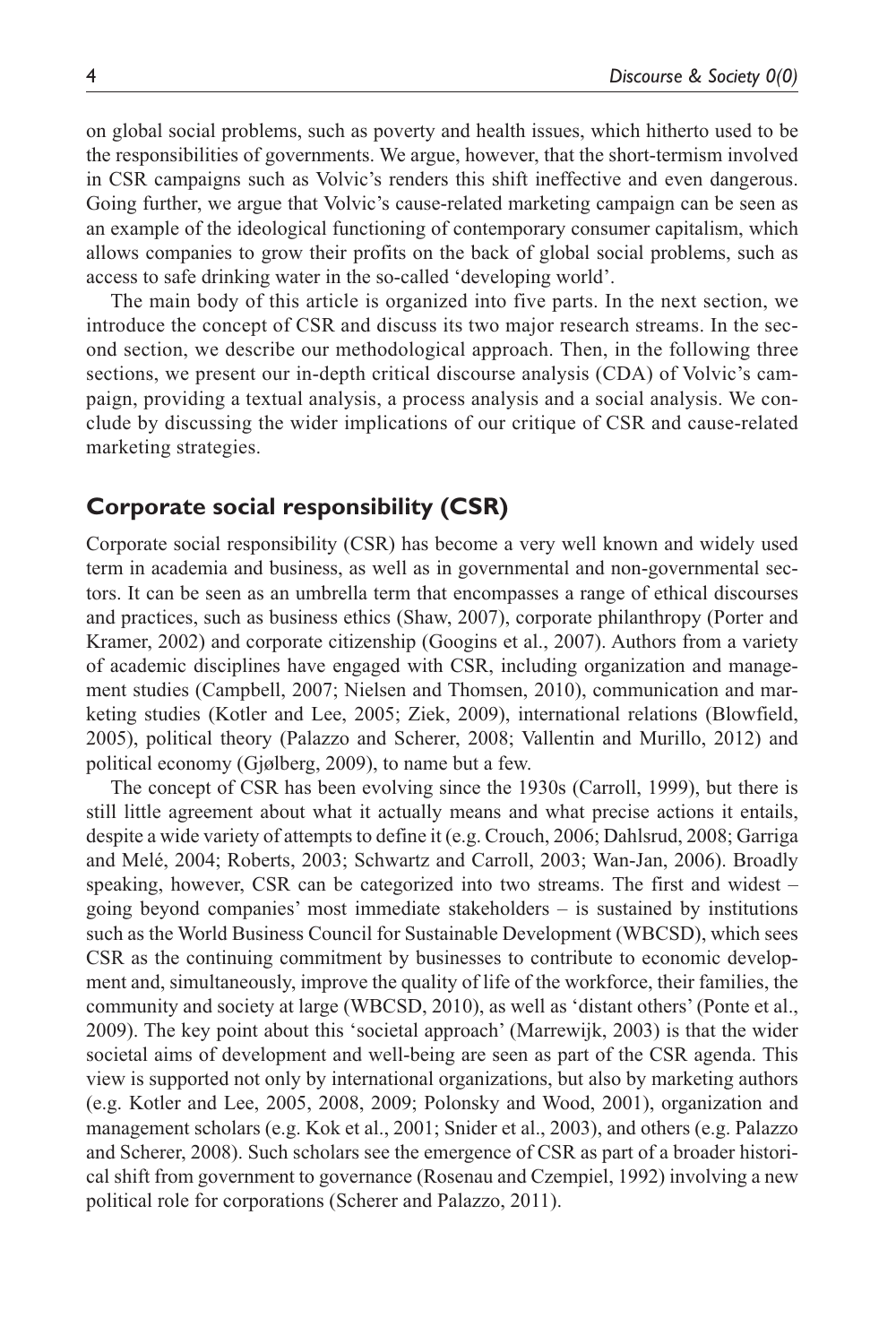The second stream of CSR is more focused on corporate aims. It claims that a firm's financial performance depends on positive 'stakeholder management'; that is, successful cooperation with stakeholders and not just company shareholders (Campbell, 2007; Carroll, 1991; Crouch, 2006; Greenwood, 2007; Klick, 2009). This 'stakeholder approach' – which sees itself as overcoming the classical 'shareholder approach' (Marrewijk, 2003) – has been particularly prominent in the business and management literatures. These more instrumental studies of CSR have focused more on the strategic implications of CSR for corporations and less on the effects of CSR in society (Banerjee, 2007, 2008). This is supported by the view that corporations are more likely to engage directly with CSR discourses and run concrete CSR projects if there are immediate benefits in terms of profits (Crouch, 2006). The fact that CSR can be shown to contribute to profits and shareholder value explains why corporate involvement in aid and development projects has emerged as a powerful corporate discourse in the last few decades (e.g. Hopkins, 2007; Kytle and Ruggie, 2005; Porter and Kramer, 2002).

The notion that corporations can do well by doing good has been particularly emphasized by marketing authors who have urged firms to link consumption with specific ethical, social or sustainability causes (Adkins, 1999; Kotler and Lee, 2005, 2008, 2009). The purpose of this movement towards CSR and cause-related marketing is straightforward: consumers prefer companies that are linked to specific CSR causes and will choose such companies' brands over those that do not run CSR campaigns (Adkins, 1999; Kotler and Lee, 2005, 2008, 2009). This leads some authors to maintain that CSR is simply a (management) fashion geared towards selling more goods and services (Crouch, 2006). In this view, CSR should be seen as a depoliticizing marketing practice (Nickel and Eikenberry, 2009) that aims to cement the role and power of corporate actors, rather than deliver real improvements to people and communities, particularly in the so-called 'developing' world. In short, the apparent move of CSR beyond the 'bottom line' of shareholder value is often done with the very clear purpose of improving that same 'bottom line' (Banerjee, 2007; Shamir, 2004).

The pitfalls of CSR have not gone unnoticed in the different literatures. There is now a significant body of very critical engagements with this emerging discourse (Banerjee, 2007, 2008; Boje, 2008; Fleming and Jones, 2013; Hanlon and Fleming, 2009; Roberts, 2003; Shamir, 2004), arguing that CSR is increasingly part of the problem, rather than the solution (Sklair and Miller, 2010). Some authors remain at a level of internal critique, showing that half-hearted CSR campaigns are not effective (Snider et al., 2003). Others go further, arguing that CSR is just another management fashion (Crouch, 2006) that supports wider corporate and capitalist ideologies (Fleming and Jones, 2013). This leads Marens (2010) to claim that modern CSR scholarship is irrelevant, due to its failure to either articulate a realistic normative position or adequately study its subject. Authors working within a post-colonial perspective argue that CSR campaigns in 'developing countries' often have disastrous impacts on non-elite communities in the South (Banerjee, 2007, 2008; Mir et al., 2008; Shamir, 2004).

Authors who have studied CSR campaigns in very concrete empirical cases often put forward the most devastating critiques of its actual impact on workers, local communities and other stakeholders. Kramer et al. (2012: 846), for example, show how 'CSR literally and figuratively became a weapon used by the corporation to counter the resistance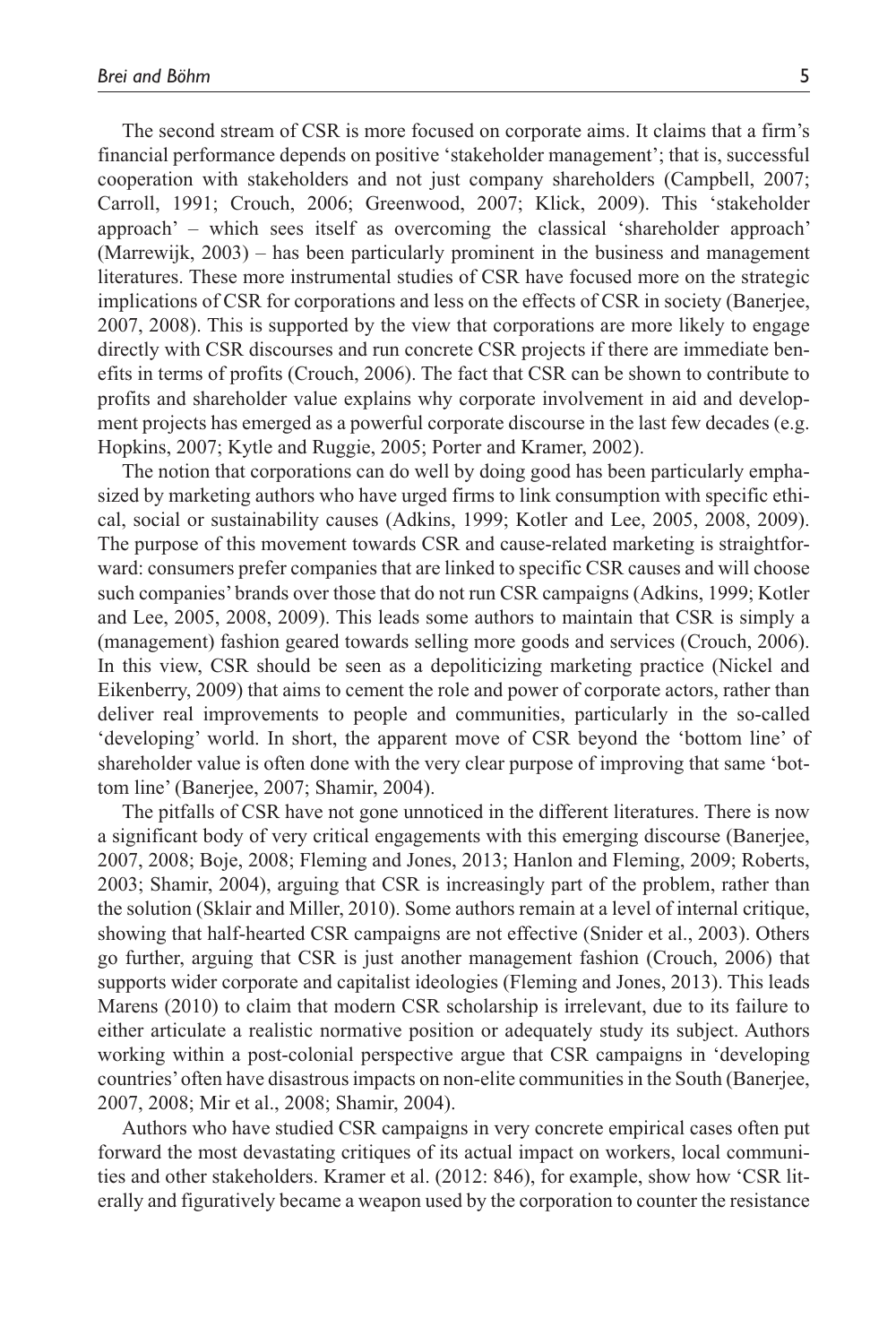movement'. Such evidence leads Campbell (2012) to argue that CSR is often a shortterm corporate strategy that attempts to mask and silence historical struggles that exist in communities and countries. Rather than actively helping to deal with the social, environmental and economic issues, CSR campaigns that try to respond to and engage with these struggles blur the lines of accountability and responsibility between public and private actors. Let us now turn to our empirical case study, which aims at understanding the workings of CSR in more detail and analyzes a specific cause-related bottled water marketing campaign.

## **Method**

Volvic, Danone's best-selling bottled water brand, is sold in more than 60 countries around the world. However, the company's '1L=10L for Africa' campaign, which ran between 2005 and 2010, was only directed at some of the most 'developed' countries, namely the USA, Canada, France, Japan, the UK, Ireland and Switzerland, as well as Germany, where the campaign was first launched (UNICEF, 2012). So, our first methodological decision was to focus the data collection on these eight countries. After analyzing Volvic's campaign and Danone's websites in these countries, we realized there were five main actors involved in the campaign. These were first, the multinational company Danone and its bottled water brand Volvic; second, UNICEF, the world-leading international children's organization, which is active in over 150 countries and addresses 'the ongoing issues that affect why kids are dying' (UNICEF, 2012); third, other local NGO partners, such as World Vision in the UK; fourth, the Western consumers targeted by Volvic's campaign; and fifth, the people in the six African countries (Ethiopia, Niger, Ghana, Malawi, Mali and Zambia) who benefited from the campaign, receiving wells and other means of accessing safe drinking water.

We established as our main sampling target the textual material produced by the first three actors (Volvic/Danone, UNICEF and the partnering NGOs). We recognize the importance of access to the fourth and fifth major actors, as this would have allowed us to conduct our process analysis better – that is, the reception or consumption of texts can only be directly accessed by analyzing how both Western consumers and African beneficiaries perceived the campaign. Unfortunately, collecting primary data from consumers in eight different 'developed' countries and local people of six different African beneficiary countries was impossible due to time and resource constraints. This lack of access to the fourth and fifth categories of actors is clearly a limitation of our research.

Altogether, we collected 257 web pages, 129 pictures and 102 minutes of video material from the first three major actors. Our major sources for this data were advertising databases, newspapers, magazines and, most of all, internet sources. We had no positivist ambitions to gain comprehensive access to all available campaign material, even if this had been possible. However, we aimed to triangulate our data with that obtained from other sources available on the internet (research companies, academic and professional databases, etc.) and local data about the campaign gathered in two of the eight consumer countries. So, for example, we obtained sample Volvic bottles sold in retail stores, took photos of Volvic's street ads and interviewed some consumers in order to check the consistency of our corpus of data. In accordance with discourse theory and following Fairclough's (2003) guidelines,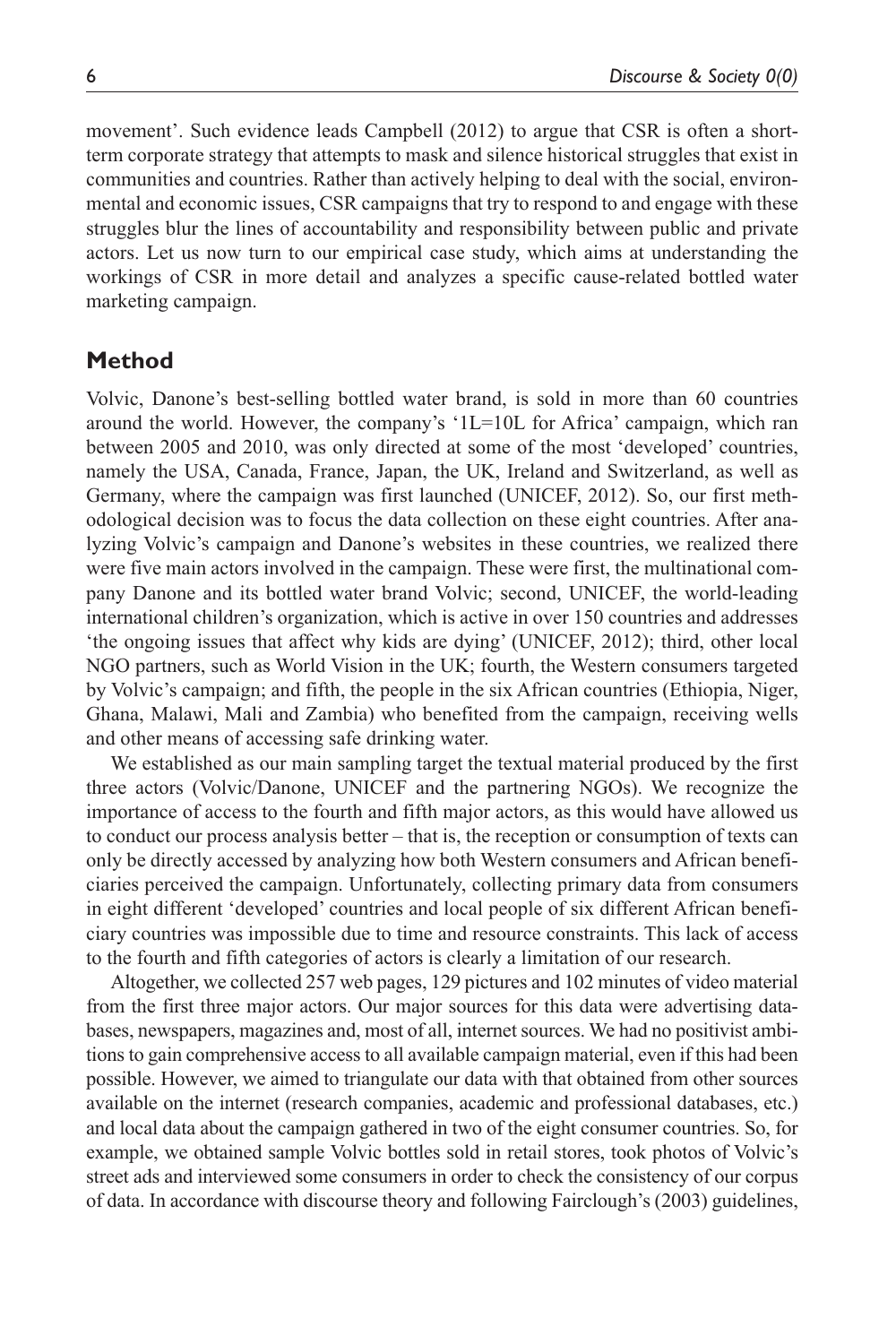our corpus of data was treated as text (Phillips and Hardy, 2002) and analyzed using Atlas. ti software.

We chose critical discourse analysis as our methodological strategy because CDA has been developed for studying connections between language and wider power relations, and for critically understanding the ideological representations and discursive symbols that constitute society (Fairclough and Wodak, 1997; Van Dijk, 2001; Wodak, 2004). For Fairclough (1995), representations of the world are always also instruments of ideology, power and domination. Hence, ideology should not be understood simply as a synonym for 'world view'. Instead, CDA analyzes ideology as a means through which social relations of power are reproduced.

CDA is directed toward analysis of the ideological effects of texts, considering the diverse ways in which such texts may be interpreted and responded to. This necessarily includes an analysis of the exercise, reproduction and negotiation of power relations, understanding them as ideological processes and struggles (Van Dijk, 1998). Thus, the 'denaturalization' of ideologies is a major objective of CDA (Fairclough, 1995), aiming to reveal the social, political and economic assumptions in discourses and texts (Vaara et al., 2010). The process of denaturalization involves showing how social structures determine properties of discourse, and how discourse in turn determines social structures. For Fairclough (1995: 73), this process requires a 'global' explanatory framework that comprises micro and macro stances of analysis, showing how discourse is shaped by social and ideological structures and vice versa. This is what Foucault (1969, 1971) calls 'orders of discourse'.

Following Fairclough's (1995, 2003) three-level CDA methodological framework, we carried out a textual analysis, focusing on the linguistic micro-processes and functions of the text, basing our interpretation on the text's lexical and grammatical choices, which are placed and considered in the pragmatic context of the text (Vaara et al., 2010). To carry out this textual analysis, we first collected all sampled material. Second, we read, transcribed and analyzed all material, categorizing texts, images and videos, and collected objects in major categories associated with Volvic's discourse (e.g. social activism, institutional partners, the representation of beneficiaries, marketing strategy, campaign figures, Volvic's products, medium of exposition, sponsorship, etc.). Third, we ranked the texts, based on their individual relevance, considering exposition, publisher and reach. So, for example, a campaign item on Danone's home page was highly ranked compared with an item on a page that required substantial navigation around the website (as a proxy of audience probability, since we did not have Danone's website audience data). Last, we built a discourse 'tree', identifying core and secondary arguments. This allowed us to carry out a micro-level linguistic analysis, but it also helped us at the broader level of process and social analysis. Although the micro-level linguistic analysis is largely descriptive and aims at getting insight into the richness of the empirical base, it is a cornerstone of our CDA of Volvic's campaign. This is because texts are capable of circulating and 'hegemonizing' particular ideologies and common-sense thinking (Van Dijk, 1998). Methodologically, this means that discourses are connected to ideologies through the assumptions embedded in texts (Wodak, 2004).

After the textual analysis, we developed a process analysis in which we connected the micro-level analysis across different texts, analyzing their discursive practices, including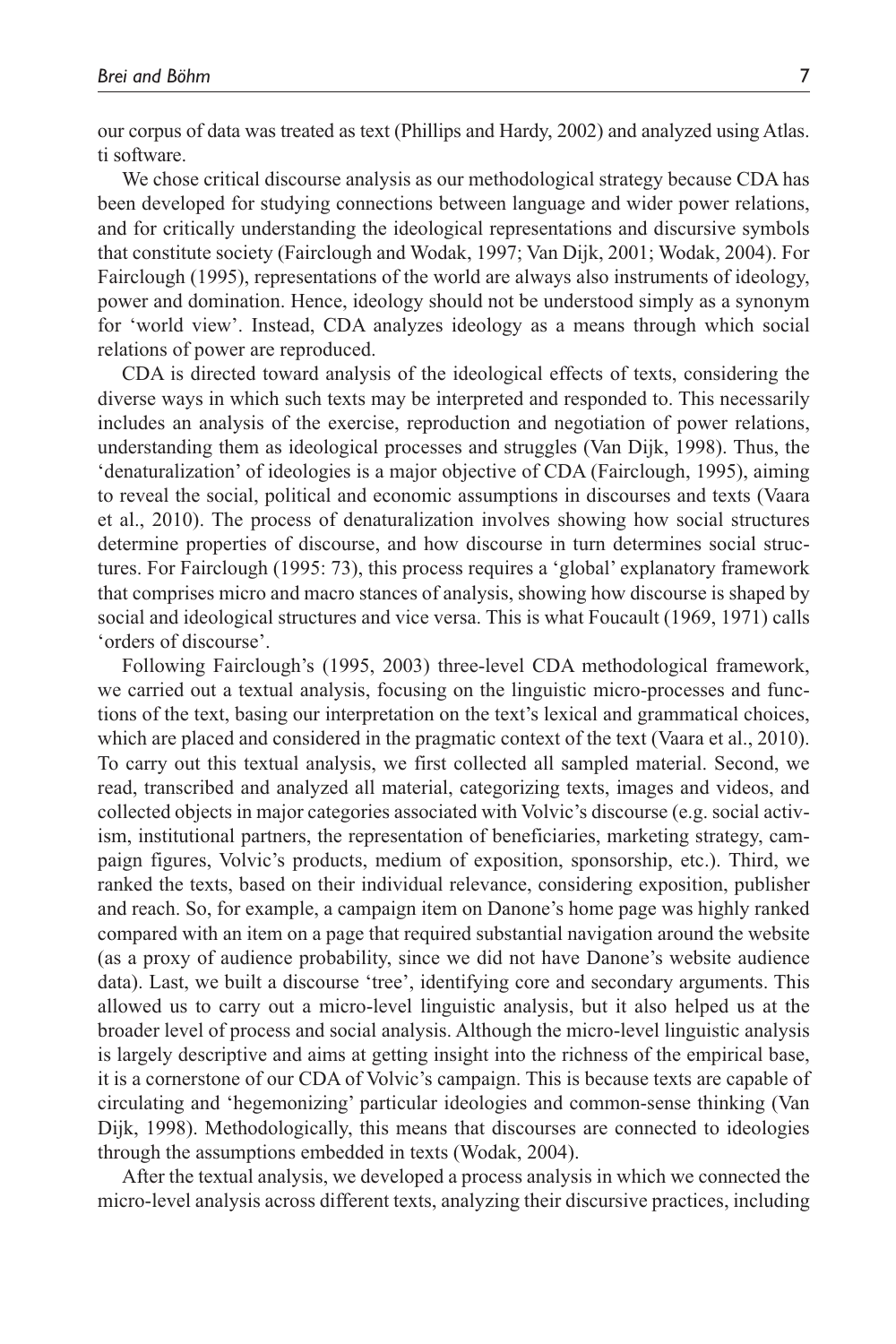the production and interpretation of texts, that is, how texts are received. At this stage, we compared the campaign structure across the various countries, trying to understand the constitution, distribution and interpretation of the order of discourse. Finally, we carried out a social analysis studying the Volvic campaign as a discursive event involving wider social, cultural, symbolic and economic practices. As emphasized by Luke (2002) and Vaara et al. (2010), it was important for us to go back and forth between micro-analyses of texts and macro-analyses of social formations, institutions, power relations and ideology.

It is important to note here that we view the Volvic campaign as a social practice which articulates different elements: action and interaction, social relations, persons, the material world and discourse (Fairclough, 2003). It constitutes a particular and actual discursive event, showing the production, reproduction and transformation of existing social and power relations, which produces specific effects of ideological control and hegemonic domination over alternative practices (Fairclough, 1995). Based on Foucault (1969, 1971) and Fairclough and Fairclough (2012), we have analyzed Volvic's campaign not as a discursive strategy, but as a CSR marketing strategy that has a significant discursive dimension. More importantly, we consider Volvic's campaign as part of a historical process of discursive and non-discursive (material) actors constituting a discourse that produces specific subjectivities and institutional arrangements that people, consumers, organizations and companies are part of.

# **Volvic's '1L=10L for Africa' campaign: A textual analysis**

After briefly introducing Volvic's campaign and its major actors, our textual analysis addresses the main aspects of this CSR marketing campaign in terms of types of meaning (action, representation, identification); genres, discourses and styles; chains of text; and genre mixing and inter-discursive analysis (Fairclough, 2003).

## *Overview of the campaign*

Volvic's '1L=10L for Africa' campaign began in Germany in 2005 and then expanded to France and Switzerland in 2006, Japan and the UK/Ireland (which Volvic treated as one local market) in 2007, and the USA and Canada in 2008.<sup>1</sup> For each of these individual markets, Volvic adopted a similar campaign strategy: (1) only relatively mature bottled water markets in 'developed' countries were chosen; (2) for each 'developed' country, one or a few corresponding benefiting African countries were selected, often those with close ex-/post-colonial relationships to the patron country of the West; (3) for each of the 'developed' countries, Volvic launched a specific website in the local language and selected a celebrity as spokesperson/godparent; (4) Volvic also applied strong media support by sponsoring athletes and deploying mass advertising in public places, such as buses, taxis, bus stops, billboards, magazines, newspapers; and (5) in most countries, Volvic also teamed up with inter-governmental NGOs or enterprises that wanted to become associated with the campaign. There were a few local adaptations among the individual campaigns, but all followed one common persuasive argument: for every 1 liter of Volvic bottled water purchased (no matter what bottle size, format, price, flavor,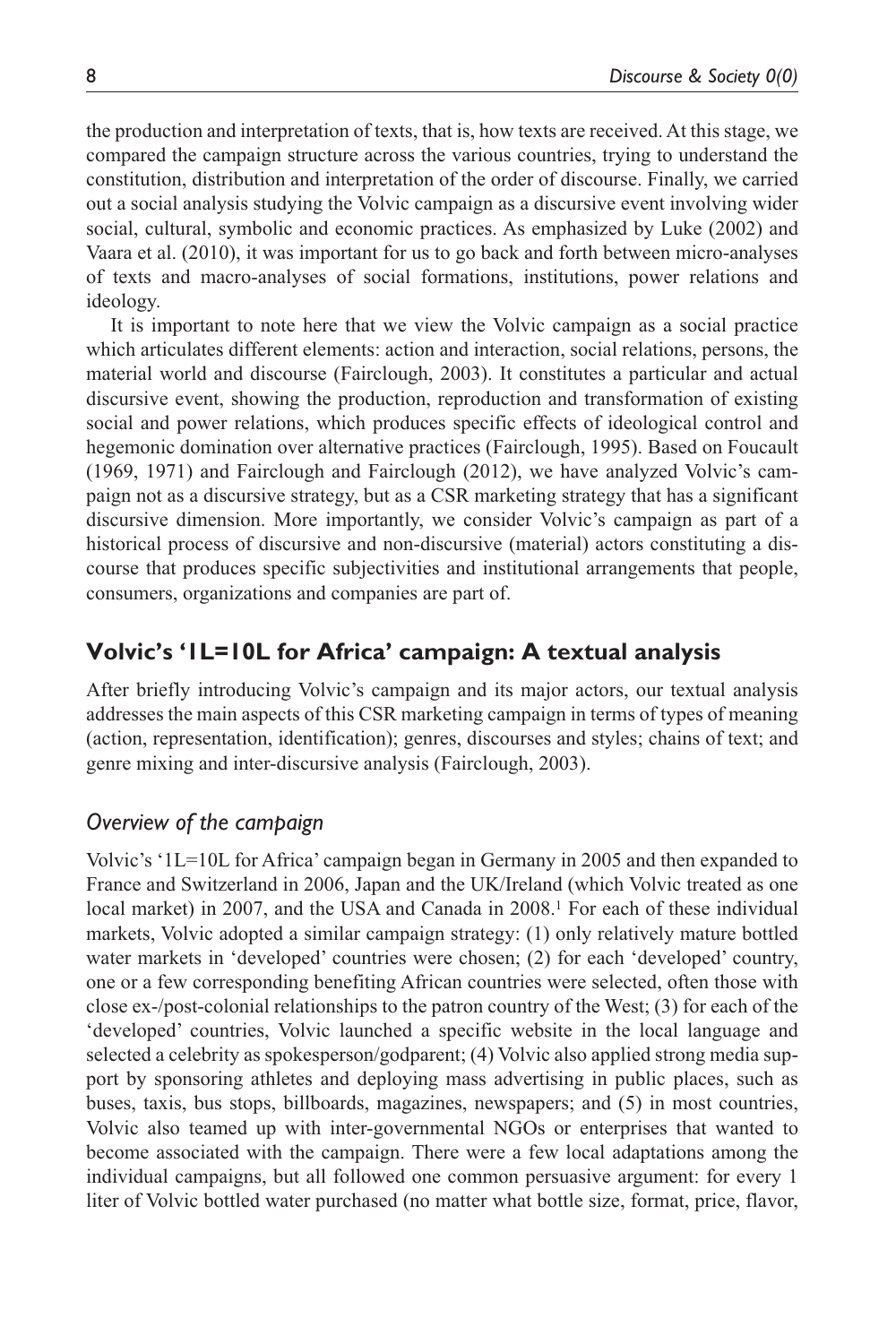

**Figure 1. Volvic + UNICEF brochure.** *Original source*: http://www.drink1give10.com (brochure is not available anymore)

or even the type of drink, which in some countries included Volvic's fruit juices and tea), the company promised to generate 10 liters of drinking water in Africa.

# *Types of meaning*

Texts are multi-functional because they influence ways of acting, ways of representing and ways of being. As Fairclough emphasizes (2003: 27), one can often see these socalled 'types of meaning' (action, representation and identification) emerging in small parts of a text, as well as in the wider textual body. In this section, we describe the interplay among the micro-texts that together build the overall campaign's meaning.

The discourse created through Volvic's texts followed a similar generic structure. First, they presented African poverty, showing images of very dry places, poor villages, and mothers and children, usually portrayed as helpless and passive (see Figure 1). Adult men were rarely shown, except in testimonials about the (hard) situation before the campaign, such as extracting or transporting water from old wells (see Figure 2). After representing African poverty, Volvic's texts then presented a comparison of figures about the average water consumption of an inhabitant of a 'developed' country and an inhabitant of a 'developing' country, directly creating negative emotional feelings. For example, in the French campaign Volvic's advertisement stated that 'one French inhabitant consumes 10 times more water on a daily basis than a Saharan inhabitant' (Volvic, 2009). The solution proposed to solve this cruel reality was found not only in Volvic's texts, but in the texts of all involved actors: the  $1L=10L$  for Africa' campaign (repeated in all communication), followed by a brief explanation of how it worked and why it was important.

The shared solution (i.e. the campaign) was structured around the idea of partnership among the actors involved. Volvic's logo was always shown with the UNICEF logo,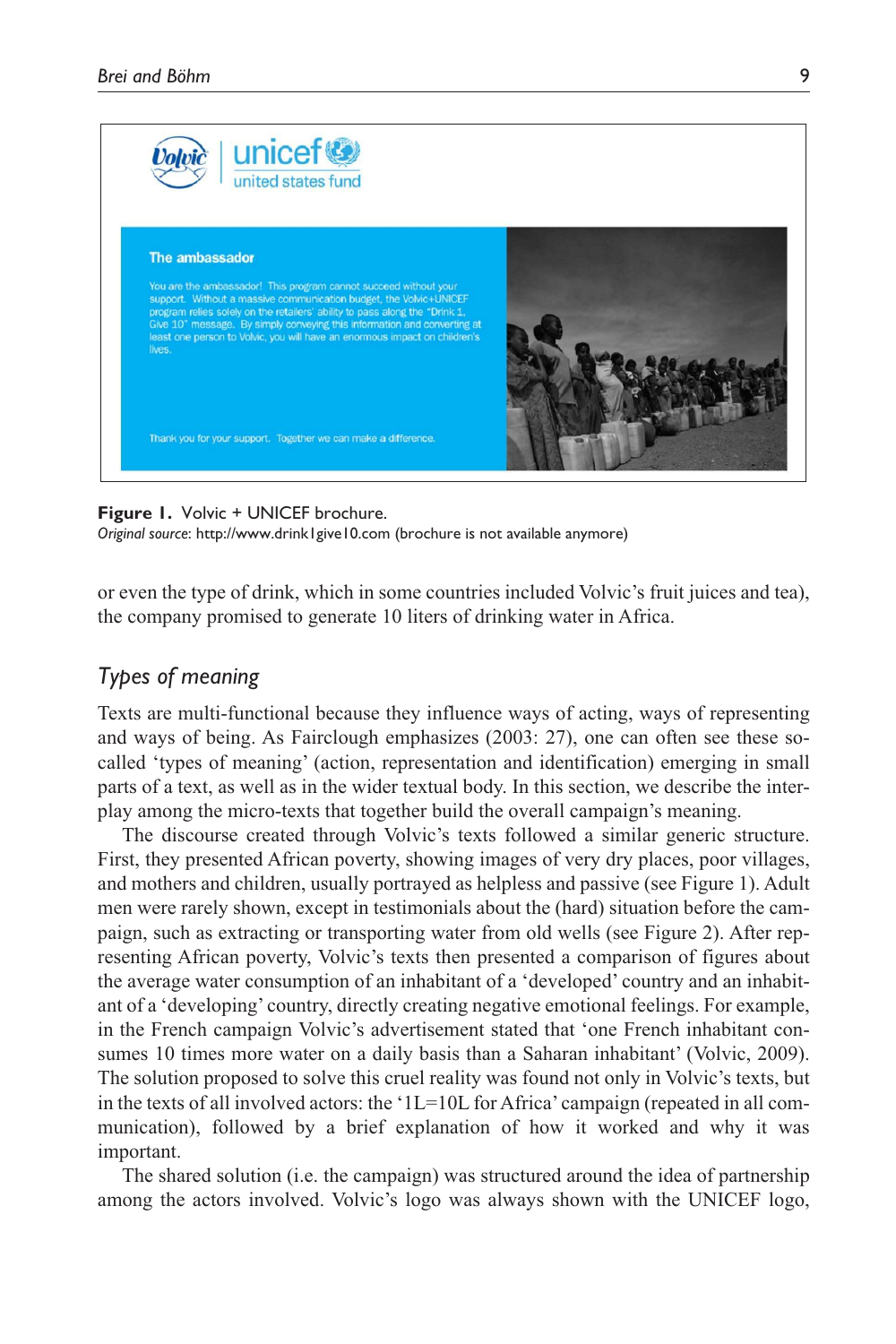

**Figure 2.** Man transporting water (Volvic campaign picture). *Original source*: http://www.beverage.co.jp/volvic/

which was generally followed by naming UNICEF's relationship with the United Nations. The Volvic and UNICEF logos were printed together on flags, car doors, wells, brochures, etc. (see Figure 1 for an example). In some cases, celebrity endorsement and partnership with another NGO was also emphasized, especially in online videos celebrating Volvic's successful water extraction in Africa. Next, the texts showed the happiness (documented in videos and/or pictures) brought to poor villages and their inhabitants (mainly mothers and children), thanks to the wells sponsored by the Volvic campaign. Finally, the texts concluded with figures about the millions of liters of water that had already been extracted due to the campaign. Of course, the amount of information presented varied depending on the marketing instrument (i.e. there was less information in taxis than on websites).

Analyzing the 'typical' generic structure of the campaign texts presented here, one can clearly identify the two main sets of people involved: those who help – white consumers from 'developed' countries, who have money and purchasing power, and those to be helped – black Africans, especially children and women, who lack not only water but also wealth, happiness, etc. The texts implied a social relation based on one action, as shown in Figure 3: the white hands of a consumer opening a bottle (action) of Volvic, which then creates happiness in a black African child (identification).

The actions involved, either explicitly (i.e. opening the bottle) or implicitly (i.e. buying the bottle, drinking Volvic), were followed by an identification formula: 'buy Volvic = water provision to African children = happiness'. This very basic formula was materialized using different texts, images and sounds throughout the various campaign texts, such as advertisements (Figure 3), websites (Figure 4), bottle labels (Figure 5) and brochures (Figure 6). They all clearly associated happiness with water provision (Figures 3 and 6) and sadness with lack of water (Figures 1 and 4).

The association between Volvic water and (especially children's) happiness was sustained through different identification efforts. Because international organizations such as UNICEF and NGOs usually have better reputations than private companies, the texts made a strong effort to identify these institutional partnerships. As noted above, Volvic's name and logo were constantly shown together with those of partner NGOs such as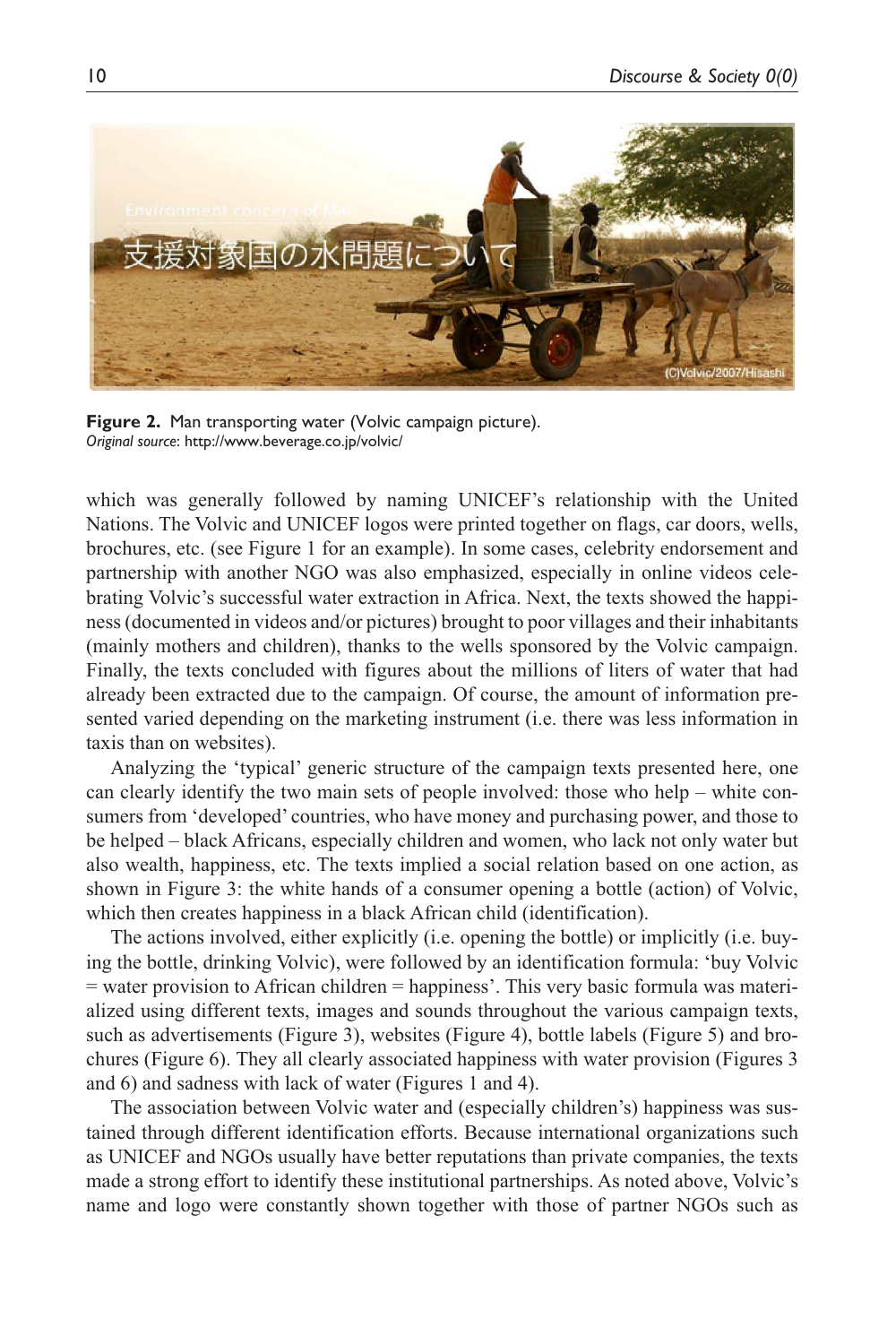

**Figure 3.** Volvic's campaign advertising. *Original source*: http://www.beverage.co.jp/volvic/

World Vision Team (Figure 4) and UNICEF (Figures 1, 5 and 6). The constant and repeated preoccupation with creating feelings of connection among the actors involved (Volvic, UNICEF, NGOs and customers) was evident in the reiteration of the actors' names throughout the campaign texts and the core campaign logo: 'together we can make a difference' (see Figures 1 and 6). The texts tried to downplay the importance of the money Volvic earned by selling its bottled water. Instead, they highlighted the number of liters of drinking water generated in Africa (see Figure 4) or the number of beneficiaries.

To sum up, the campaign texts simultaneously represented aspects of the world (the physical representation of the campaign's major actors, their social positions and the mental states involved – happiness, sadness, guilt, etc.). They also enacted social relations between participants ('help', 'support', 'together'), coherently and cohesively connecting parts of texts (the message changing according to the 'publisher') and associating them with situational contexts (either 'buy' or 'support'). Thus, the different types of meanings in the texts made connections between the real world and more subtle, abstract social practices (Fairclough, 2003; Halliday, 1978, 1994). But our understanding of these connections is not complete without analyzing how different genres, discourses and styles were articulated in the campaign discourse.

# *Genres, discourses, styles*

While genres are different ways of (inter)acting, discourses are ways of representing and are part of social practices. These representations can be of the material world, of other social practices, or reflexive self-representations of the practice under analysis (Fairclough, 2003: 26). In Volvic's campaign, the most used genre, or set of genres, was advertising, strongly supported by other marketing tools within a multi-faceted framework: (1) in each local consumer market, a dedicated website presented a very detailed description of the campaign, its beneficiaries, partners, spokespersons, etc. (e.g. see Figure 4); (2) a less used tool or genre included corporate publications and specialized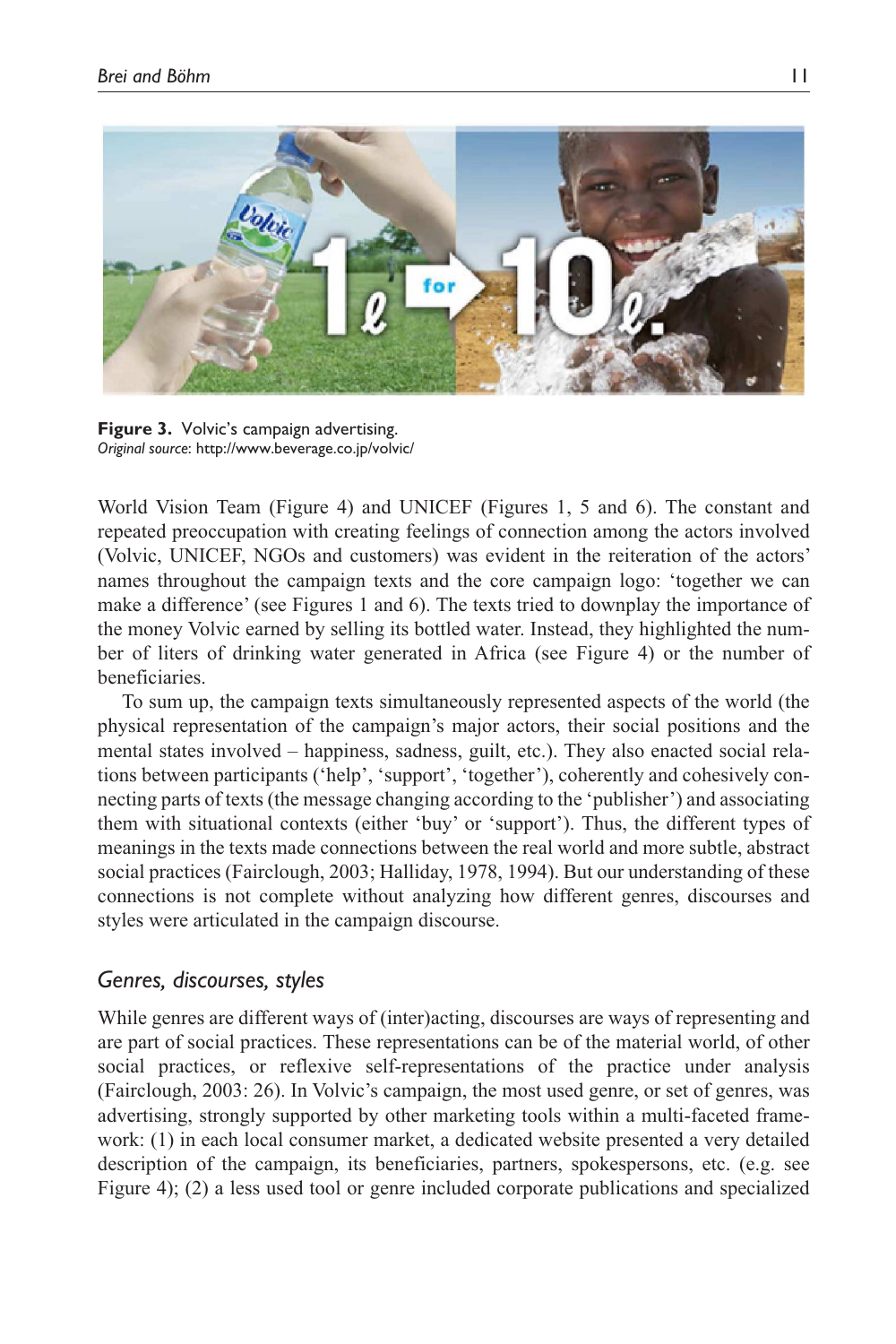

**Figure 4.** Volvic campaign's UK website. *Source*: http://www.volvic1for10.co.uk/



**Figure 5.** Volvic French bottle label. *Original source*: http://water-label.pagesperso-orange.fr/html/volvic(clairvic7).htm

media reports, not so easily accessible and sometimes not available in the mass media; (3) Volvic also used different mass media communication tools, such as TV programs, newspaper/magazine articles and advertisements, press releases, videos, and testimonials from consumers and beneficiaries broadcast on the internet. Volvic's campaign obtained significant mass media exposure, as shown on its www.drink1give10.com website (which was active at the time but is no longer so); (4) there were also more locally targeted adverts, such as outdoor advertisements in major cities such as Paris and Chicago, displayed on large billboards, taxis, buses and public telephone booths, in bus shelters, as well as in or near supermarkets; (5) the design of the bottle labels was very similar everywhere: on the front part of the bottles there was the Volvic name, images of volcanoes (a historical association with Volvic's source region) and some text explaining that it was mineral water, plus a small reference to the Volvic '1L=10L' campaign. On the sides and back of the label there was usually a more detailed explanation of the campaign, which varied slightly depending on the size of the bottle and the market where it was sold (see Figure 5); (6) the packs of Volvic bottles also served as communication devices – they were used to announce how many liters of drinking water were generated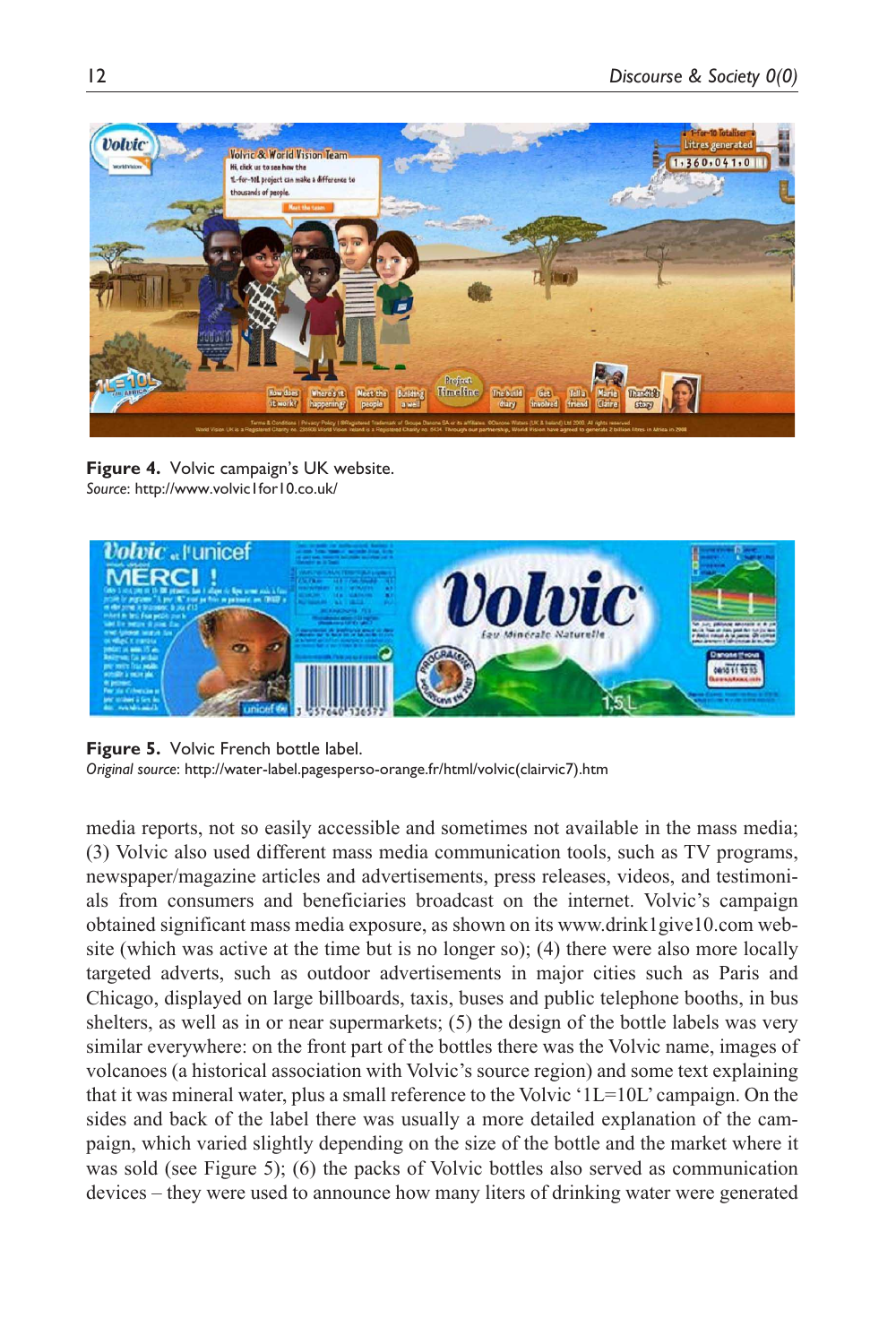when anyone bought a pack (6  $\times$  1.5L pack = 90 liters; 6  $\times$  1L pack = 60 liters; 6  $\times$  50cl pack = 30 liters); and (7) retailers also supported the campaign by displaying large posters in their stores, stating how many liters of drinking water would be generated if a consumer bought Volvic.

Discourse also figures alongside bodily behavior in constituting particular ways of being, especially in relation to social or personal identities which constitute a style (Fairclough, 2003: 26). In Volvic's campaign this style was expressed through the act of giving, which connected to a well-established social identity in many Western countries, one that emphasizes the importance of charity, donation, philanthropy and giving to those in need. This style/identity was represented in a range of marketing materials in the Volvic campaign and was supported significantly by teaming up with UNICEF and other respected aid and development organizations, which created a sense of activism and urgency about the campaign. It was precisely the wider urgency of the need to help poor African communities that helped to create wide media interest in the different national consumer markets.

### *Genre mixing and inter-discursive analysis*

The relationship between texts and genres is potentially complex, as a text may not be 'in' a single genre; it may mix or hybridize genres. For example, in the Volvic campaign UNICEF left its traditional genre of informative communication about children's rights, health, nutrition, education, treatment improvements, and related statistical data about these subjects, to communicate with Western consumers through the persuasive set of genres of marketing and advertising. This mix of genres materialized, for example, through the creation of joint websites (e.g. http://www.volvic-unicef.fr/) and co-branded brochures etc. by Volvic and UNICEF (see Figures 1 and 6). This can be seen as a form of prospective inter-discursivity (Fairclough, 2003), a blurring of genre frontiers that sometimes makes it difficult to identify which genre (or set of genres) of text one is dealing with – a private company's persuasive marketing/advertising or a transnational not-for-profit organization's informative communication.

Such genre mixing can be framed as what Fairclough (2003) terms 'genres of governance', which are characterized by specific properties of recontextualization. For Bernstein (1990), Fairclough (2003) and Chouliaraki and Fairclough (1999), recontextualization is the substitution of one social practice with another, transforming the process in particular ways. One should note that each time UNICEF or any other participant NGO used a set of advertising genres in the Volvic campaign, they appropriated this marketing practice and changed their social realities. Such genres of governance recontextualized these organizations' core organizational goals and practices, approximating them to private, profit organizations, at least in their exposed discourse.

### *Chains of text*

Volvic's campaign involved 'movements of meaning' (Silverstone, 1999), 'chains of text' or mediation (Fairclough, 2003), that is, separate texts that recontextualize one another, generating movement or creating meaning in socially significant ways. Thus,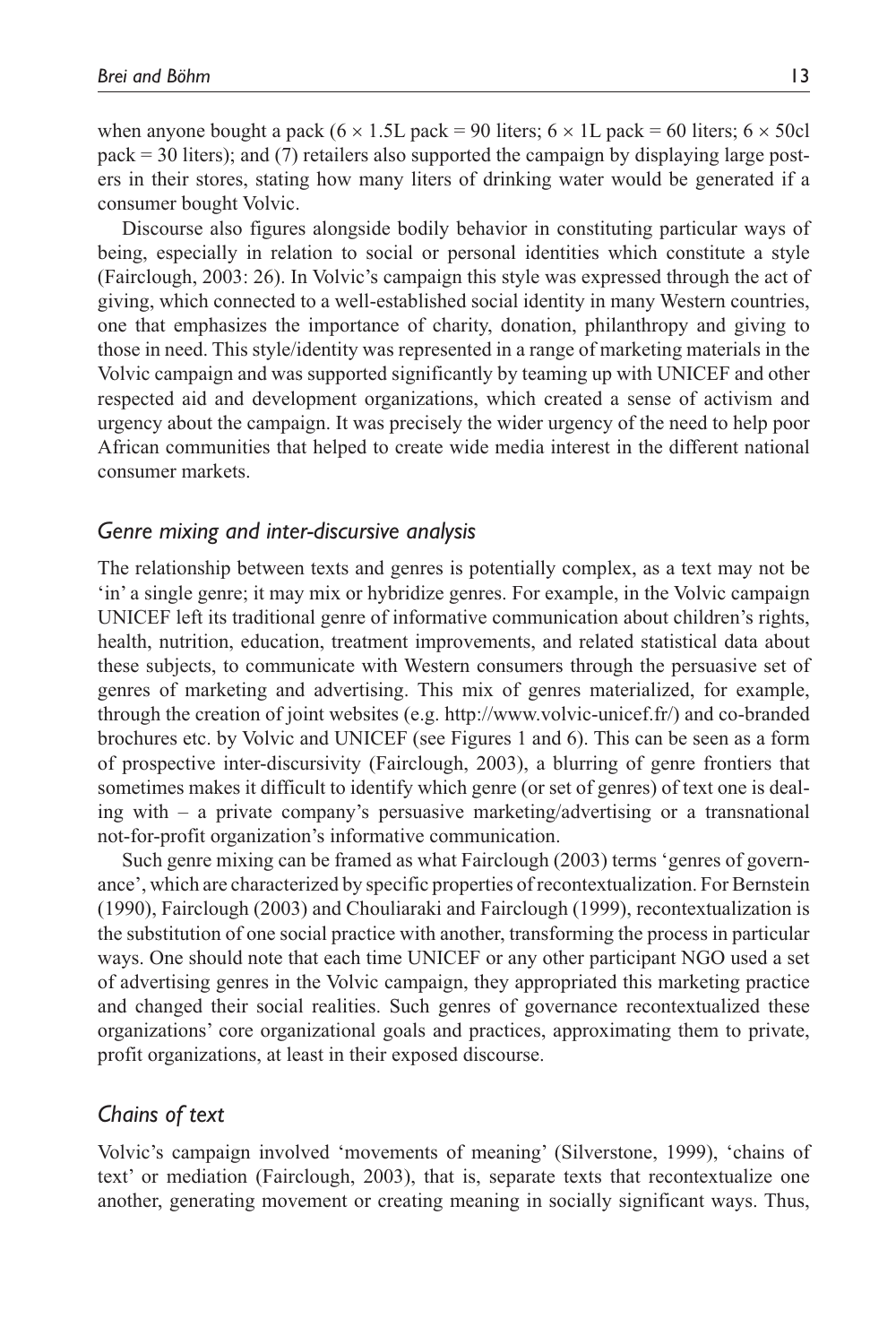



one can distinguish different discourses, which are different ideas of the same realities.<sup>2</sup> Our analysis of the various types of texts shows that the campaign established a chain that was constituted and recontextualized by the different actors' texts in all the local markets. For example, the three main actors (Danone/Volvic, UNICEF and the NGOs) involved in the '1L=10L for Africa' campaign all had clearly different organizational objectives or perspectives; but by being part of this specific campaign, they all supported one and the same sales argument: buying Volvic is good because this act of consumption generates drinking water for poor African communities. Despite this common argument, the actors' types of texts are different, recontextualizing each other depending on (1) who was the major publisher and (2) where the message was shown.

When Volvic was the publisher, we found typical persuasive marketing/advertising texts shown in Volvic's own communication channels (website, bottles, etc.). In these types of texts, UNICEF's or NGOs' names and logos were either not presented or were less salient, and the discourse was focused on the campaign's core intention: one should buy a bottle of water (action) in order to make a connection to the other person in Africa (as shown in Figure 3). When the publisher of the text was an NGO or UNICEF, the types of text were different. They presented indirect appeals and used different language – not that associated with the typical marketing texts, but more related to non-governmental and international organizations' communication. For example, Figures 1 and 6 both show joint brochures featuring the Volvic–UNICEF partnership. In these brochures, the core intention is masked; they do not mention the action of buying. Instead, they present more subtle representations of such actions and identifications involved in the campaign.

Similar differences can be observed about the identification of the actors and the campaign itself. For example, in the NGO and UNICEF communications, Volvic's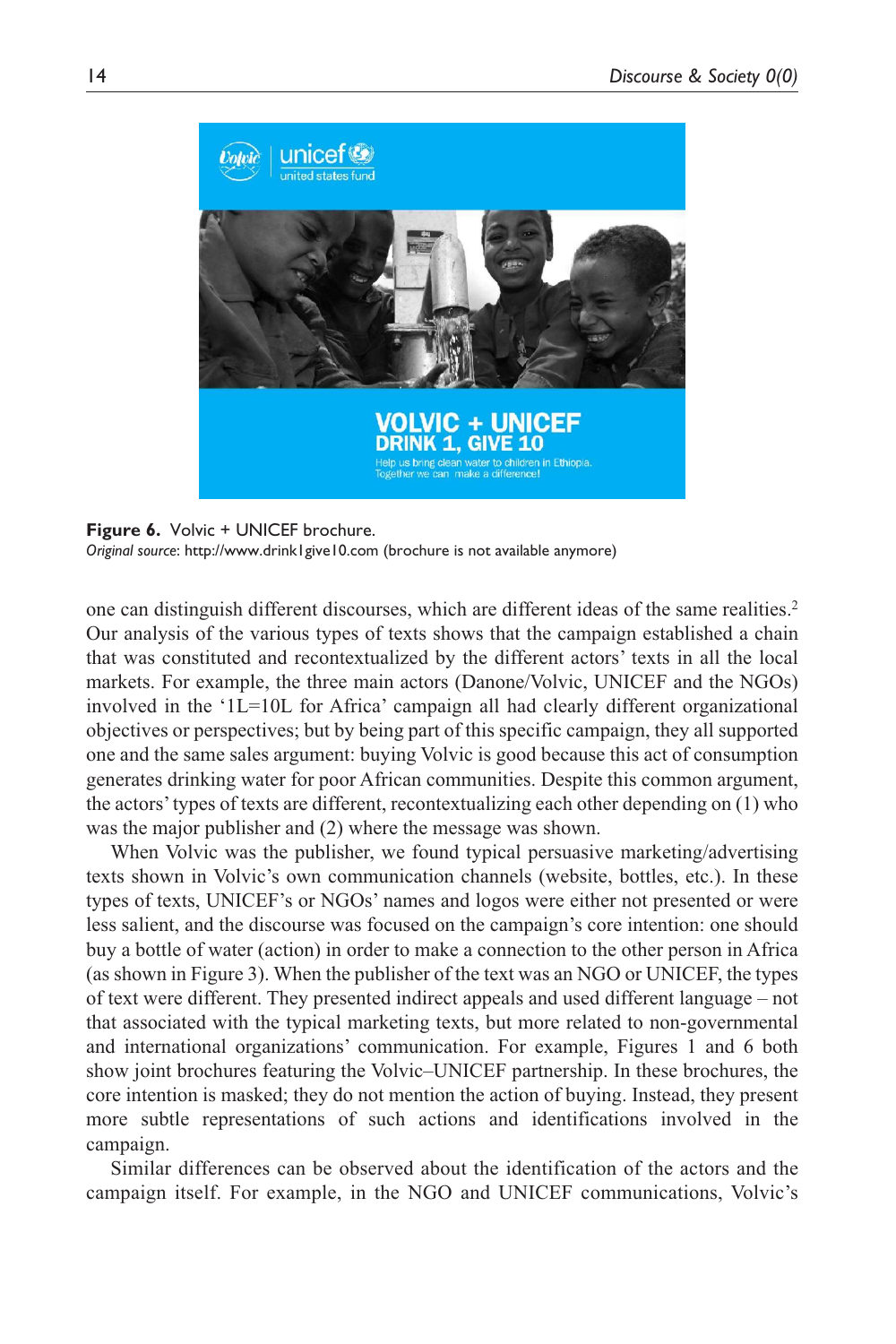consumer was not treated as a customer but as an 'ambassador'. Likewise, the same core actors recontextualized the campaign as a 'program' (see Figure 1) and as a 'project' (Figure 4). Connections among the organizations involved were represented not as a commercial partnership, but as a 'team' (Figure 4). The 'program' success depended on actions, and these were rarely represented through the action of 'buying' (Volvic's bottles), but to 'support' (Figure 1), to 'drink', to 'give' (see Figure 6), framing the buyer as a consumer activist. Instead of connecting the actions of buying/giving/supporting to a financial/commercial success and Volvic's profits, the partners' texts recontextualized the campaign's financial success in terms of the 'enormous impact on children's lives' (Figure 1).

The chain of texts is even more visibly different when the persuasive message and/ or images stimulating and guiding the customer on how to participate were shown. Volvic's marketing, advertising language, focused on persuasive messages that tried to create negative feelings of guilt and shock, associating them with contemporary concerns for aid, philanthropy, ethics, sustainability and development. But, despite such efforts, the core idea was always explicitly shown: buy Volvic! The UNICEF and NGO communications borrowed a similar structure of argument from Volvic, but their core stimulus to participation was not focused on the act of buying the products. Instead, their persuasive message was a call to action, to 'get involved' (Figure 4), and that 'converting at least one person to Volvic, you will have an enormous impact on children's lives' (Figure 1).

In short, the multiple communication channels applied in the campaign (TV ads, press releases, website, taxi and bus ads, billboards, signs at bus stops, newspapers, magazines, etc.) created a network, a chain of texts that needed to be adapted, recontextualized depending on the media vehicle, the publisher, the local actors and the target country. Different genres were used, requiring a systematic transformation from genre to genre, building a single campaign, operationalized differently to adapt to local social practices. Each actor produced their own type of text, focusing on their specific organizational goals, but with the same core argument (i.e. buy Volvic). This globally orchestrated campaign (to be analyzed in the next section) enhanced the actors' capacity (especially Volvic's capacity) to 'act at a distance', a key defining feature of globalization that facilitates the exercise of power (Fairclough, 2003).

In summary, the textual analysis of the field data shows that Volvic's CSR marketing strategy helped to constitute, and at the same time was part of, a specific order of discourse. This discourse involves both discursive and non-discursive (material) dimensions of strategic action (Fairclough and Fairclough, 2012). We now move on to the process analysis, which explains the production and reception of this order of discourse.

# **The production and interpretation of Volvic's discourse: A process analysis**

Having presented the main textual analysis of Volvic's '1L=10L for Africa' campaign, it is now important to analyze how the different textual elements hang together to produce an overall order and discourse. That is, the question now is how the campaign's discourse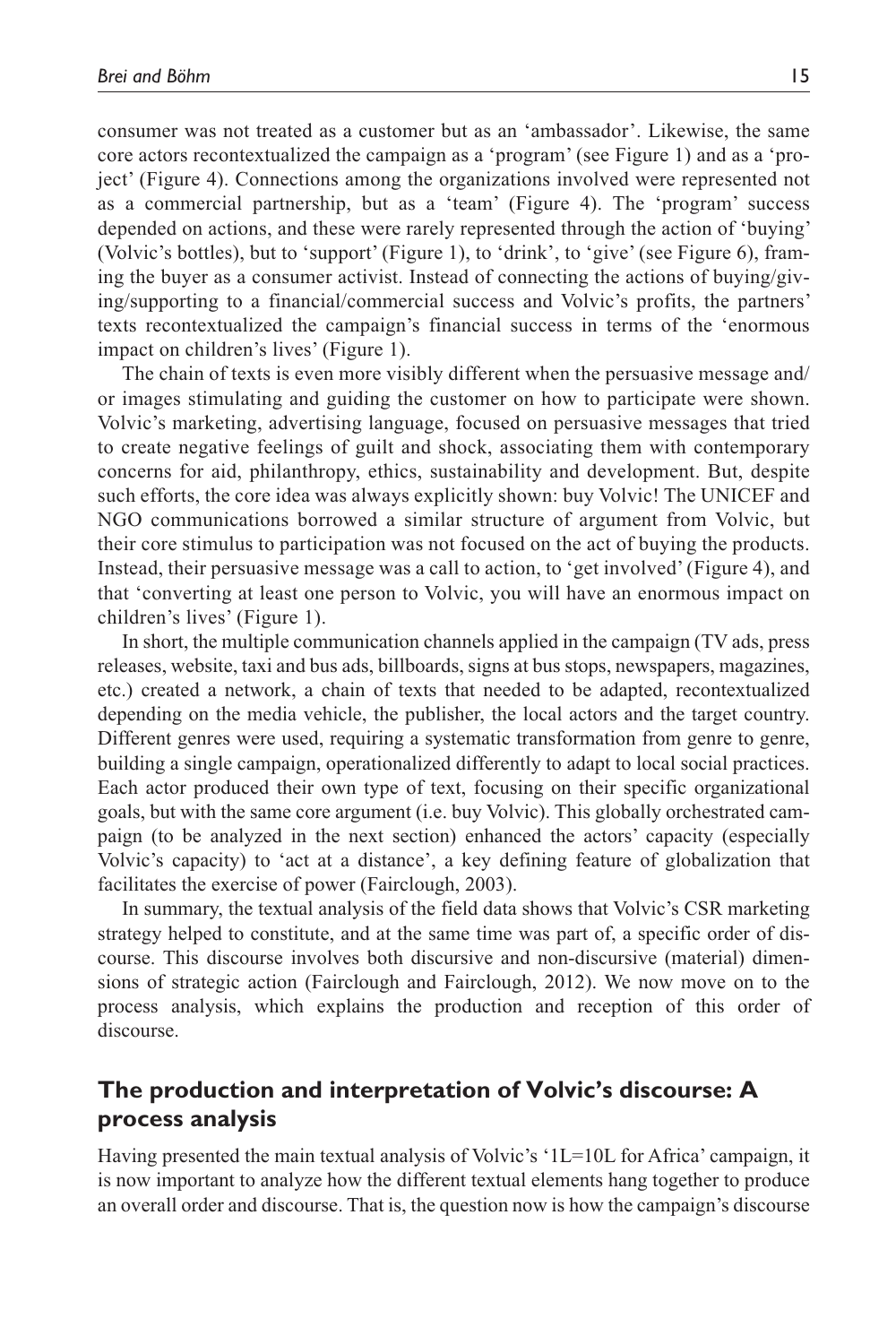was produced and received – how the discursive practices 'bring the community and its behavior into play' (Vaara et al., 2010: 688).

Looking at the textual data presented earlier, and despite some differences between the different texts and types of texts, it is quite reasonable to conclude that the production of the campaign was globally orchestrated. There are important data that support such a conclusion: all target markets/consumers were located in high income, 'developed' countries, which are the main income and profit-generating markets for Danone, one of the world's leading food-oriented multinational companies. Their importance as markets is attested by the fact that the company went to great lengths to develop individual marketing and communication tools tailored to the local characteristics of each 'developed' country (a brief summary of the marketing strategies adopted in the different countries is shown in Table 1).

Like production, consumption is a highly political act that may result in the reproduction of initial or intended meanings or lead to very different kinds of views and actions. It is consumption that ultimately determines whether the 'force potential' of a text will be realized (Fairclough, 1992: 82), that is, what the text will accomplish socially (Vaara et al., 2010). Analyzing the consumption or reception of Volvic's campaign was the most difficult part of our CDA, as mentioned in the Methods section. As noted earlier, we were unable to collect systematic primary data directly from Western consumers in the eight countries. Instead, we gathered data about the campaign's reception from publications by Danone/Volvic, UNICEF, the marketing industry, newspapers, blogs and consumer testimonials which address several major categories: brand image; campaign results (especially money raised, infrastructure built or liters of water generated in Africa); and Danone/Volvic sales growth. We also searched for reactions in favor of and against the campaign from the media and/or customers. Our main findings are as follows:

- money raised (translated into US dollars): Germany: \$870,000; Japan: \$365,000; globally: \$3.6 million (Volvic, 2013a, 2013b);
- •• people provided with access to safe drinking water: Japan: 12,000; France: 86,000; the USA and Canada: 25,000 (Volvic, 2013a, 2013b);
- liters of drinking water provided: France: 4.5 billion; the USA and Canada: 500 million liters (Volvic, 2013a, 2013b);
- sales/financial performance: Danone's Waters division sales maintained an upward trajectory, growing 3.7% in 2009–2010, while the Western European bottled water market decreased –0.1% in the same period (Zenith International, 2012);
- •• campaign awareness and brand image: IPC Creative Solutions (IPCCS) developed a series of advertorial features spanning across four issues of *Marie Claire* magazine in 2008, which included a competition for readers to win a trip to Africa along with the *Marie Claire* team. As a result of this advertorial campaign, IPCCS reported that there was a positive shift in Volvic's brand image among 57% of readers, that perceptions of Volvic as an environmentally conscious and ethical brand doubled, and that awareness of the campaign rose by 200%. This, in turn, encouraged 'strong future intentions' to 'support the Volvic campaign to provide fresh drinking water for Africa' in 70% of readers and consumption of Volvic grew by 23% among those who had seen the campaign (IPC Media, 2010).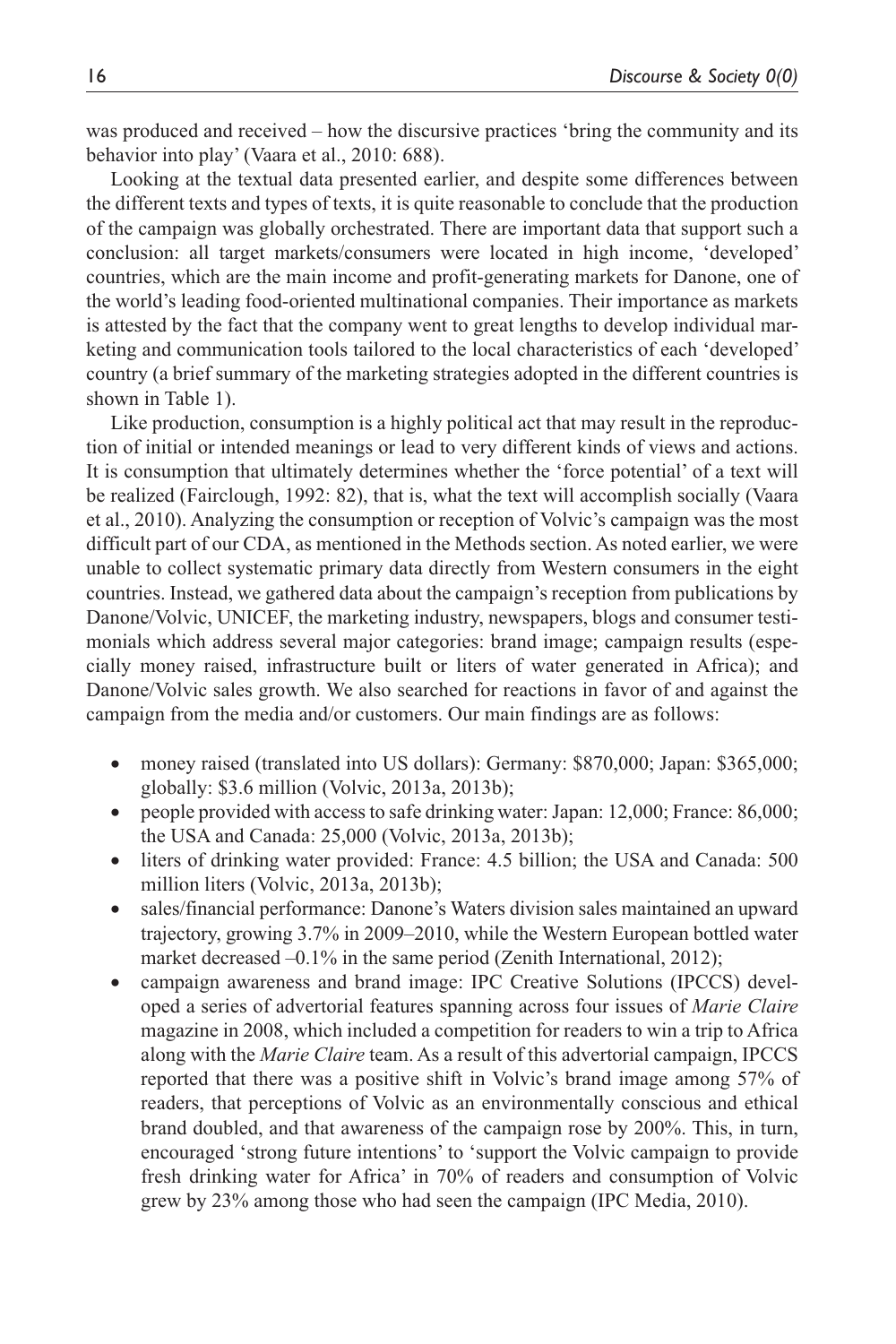| Patron<br>country    | Website                                | <b>Beneficiary</b><br>African<br>country | Spokesperson<br>(godmother/<br>father)                                        | Marketing and<br>communication<br>strategy                                                                                          |
|----------------------|----------------------------------------|------------------------------------------|-------------------------------------------------------------------------------|-------------------------------------------------------------------------------------------------------------------------------------|
| Germany              | http://www.volvic-<br>fuer-unicef.de   | Ethiopia                                 | Markus Lanz (TV<br>presenter)                                                 | TV ads, press releases,<br>publicity material                                                                                       |
| France               | http://www.volvic-<br>unicef.fr        | Niger                                    | Véronnique<br>annot (actress<br>and singer)                                   | TV ads and<br>documentaries, press<br>releases, internet<br>videos, testimonials,<br>press releases,<br>newspapers and<br>magazines |
| USA and<br>$Canada*$ | http://www.<br>drink I give I 0.com    | Ethiopia                                 | Kim Raver<br>(actress) and<br>Rebecca Mader<br>(actress from TV<br>show Lost) | TV ads, press releases,<br>website, taxi and bus<br>ads, billboards, signs at<br>bus stops, newspapers,<br>magazines                |
| UK and<br>Ireland    | http://www.<br>volvic I for I 0.co.uk/ | Ghana.<br>Malawi, Mali<br>and Zambia     | <b>Thandie Newton</b><br>(actress)                                            | Partnership with<br>World Vision;<br>billboard ads, bus<br>shelter ads, press<br>releases, etc.                                     |
| Switzerland          | http://www.volvic.<br>ch/fr/index.php  | Niger                                    |                                                                               | Mainly website                                                                                                                      |

**Table 1.** Overview of marketing strategies adopted in each local market of the Volvic campaign.

*Note*: \*In 2010, the North American campaign changed its focus and it is now called 'D1G10 – Drink 1, Give 10', in partnership with the Rainforest Foundation US. Volvic says that – as a 'socially engaged brand' – the campaign has so far helped 117,000 indigenous people in Central and South America to protect their rights and forests (Business Wire, 2011; Volvic, 2013b). *Source*: field research.

The *Marie Claire* campaign may have also contributed to Volvic brand awareness. Google Trends shows that peak searches of 'Volvic' all occurred during the core years of the campaign from 2005 to 2009. In 2010 – the year of the re-launch of the '1L=10L' campaign in the United Arab Emirates (UAE) to help Sudan<sup>3</sup> and the new Volvic 'D1G10' rainforest campaign – there was a new peak in 'Volvic' searches (see Figure 7).

We found that negative reactions against Volvic and/or the campaign were extremely rare. For example, a Google search of the first 100 results for each of the different related keywords such as 'Volvic; Drink 1 Give 10; 1 liter = 10 liters; 1L for Africa' resulted in only one negative text against the campaign. This was an article by Sutcliffe (2008) who argued that, instead of buying Volvic to help Africans, one should directly donate to the NGO Water Aid, as each penny given to an NGO is better spent. We found no other consumer or professional texts that criticized the campaign.

These data, figures and stories can be interpreted in three ways. First, one could say that shoppers indeed acted as 'consumer activists' and took on Volvic's discourse: that is,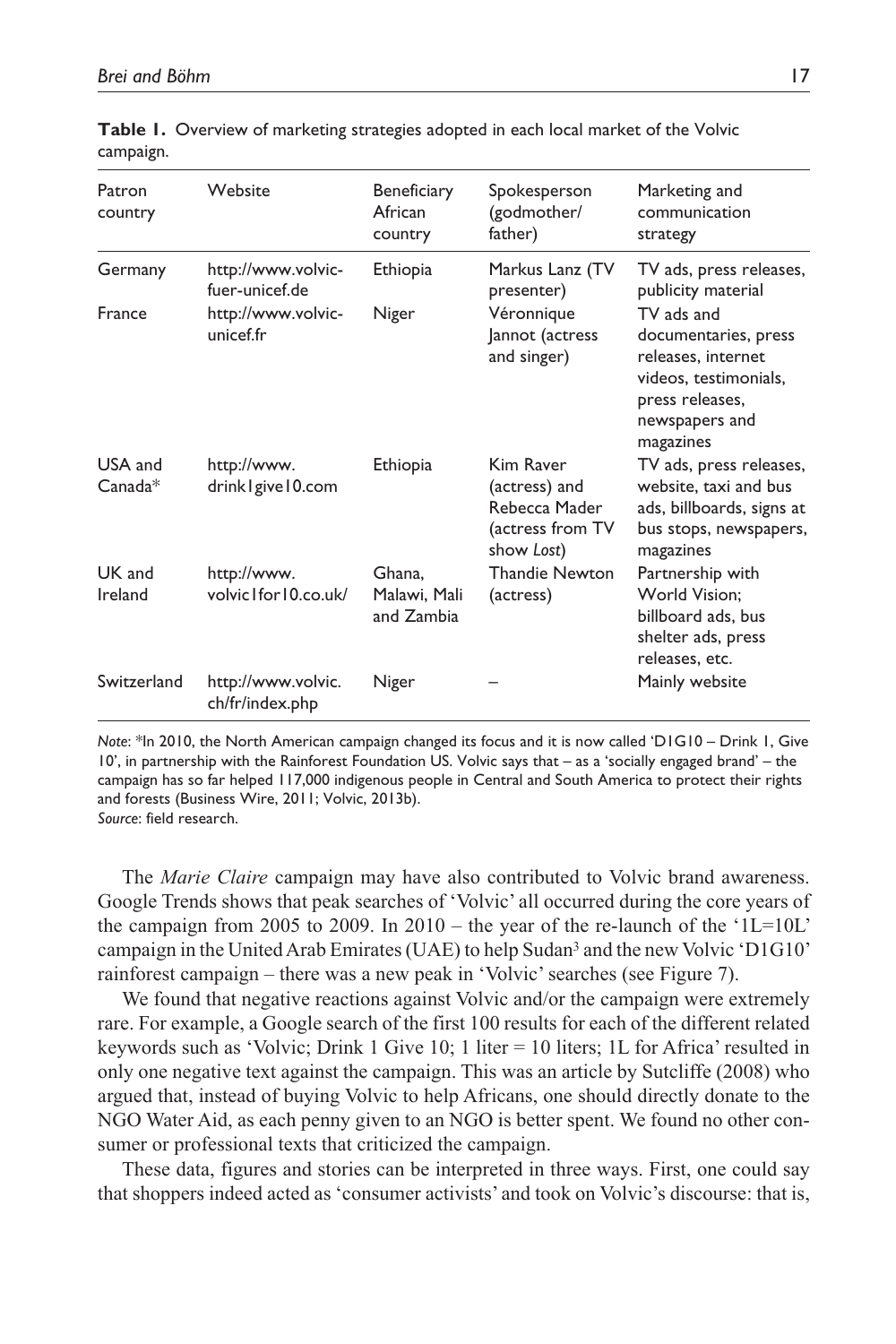

Figure 7. Web search interest: Volvic. Worldwide, 2004–2013 (Google, 2013). *Source*: http://www.google.co.uk/trends/explore?q=Volvic.+Worldwide%2C+2004%E2%80%932013+#q= Volvic%2C%202004%E2%80%932013%2C%20Worldwide&cmpt=q

they bought Volvic's 'good' water and/or improved their awareness or image of the Volvic brand. Of course, one should be wary about claims made in this corporate publications genre. Nevertheless, it is interesting to note that Volvic/Danone and the wider marketing industry were keen to highlight the campaign's financial success in terms of increased sales and profits. This message was clearly targeted at institutional investors and the wider food and drinks industry – an important audience for Danone, given its status as a major publicly quoted multinational company.

Second, it is significant that we found little evidence of overtly positive reactions from consumers or the media in favor of the campaign. One would expect Volvic's marketing and advertising genre to show the campaign's success, as seen in its customers' 'participation' through testimonial videos, blogs, messages, etc. on social networking websites. However, we found little evidence to confirm that this 'participation' was very successful, that is, it seems that customers did not take up the invitation to share online experiences in their millions. Surprisingly, even Volvic itself did not include substantial end-consumer testimonials in its communications. More precise conclusions about consumers' engagement with the campaign would only be possible by targeted collection of primary data from Volvic's customers in the eight countries involved. This, however, was beyond the objectives and limits of our research.

Third, despite the lack of explicit consumer reactions to the campaign, either positive or negative, it is important to mention that there was a continuous growth in this type of CSR marketing strategy in the bottled water industry over the 2005–2010 period. For example, Brei and Böhm (2011) identified 10 different bottled water brands that adopted similar strategies targeted at consumers in about a dozen 'developed' countries. In other words, cause-related marketing strategies clearly grew after 2005 when Volvic started its '1L=10L for Africa' campaign and became one of the pioneers in this corporate development.

From our analysis, we can conclude that the purpose of this cause-related marketing strategy is twofold. First, Volvic's campaign aim was to involve consumers in social activism projects, delivering drinking water to poor African communities. In this regard,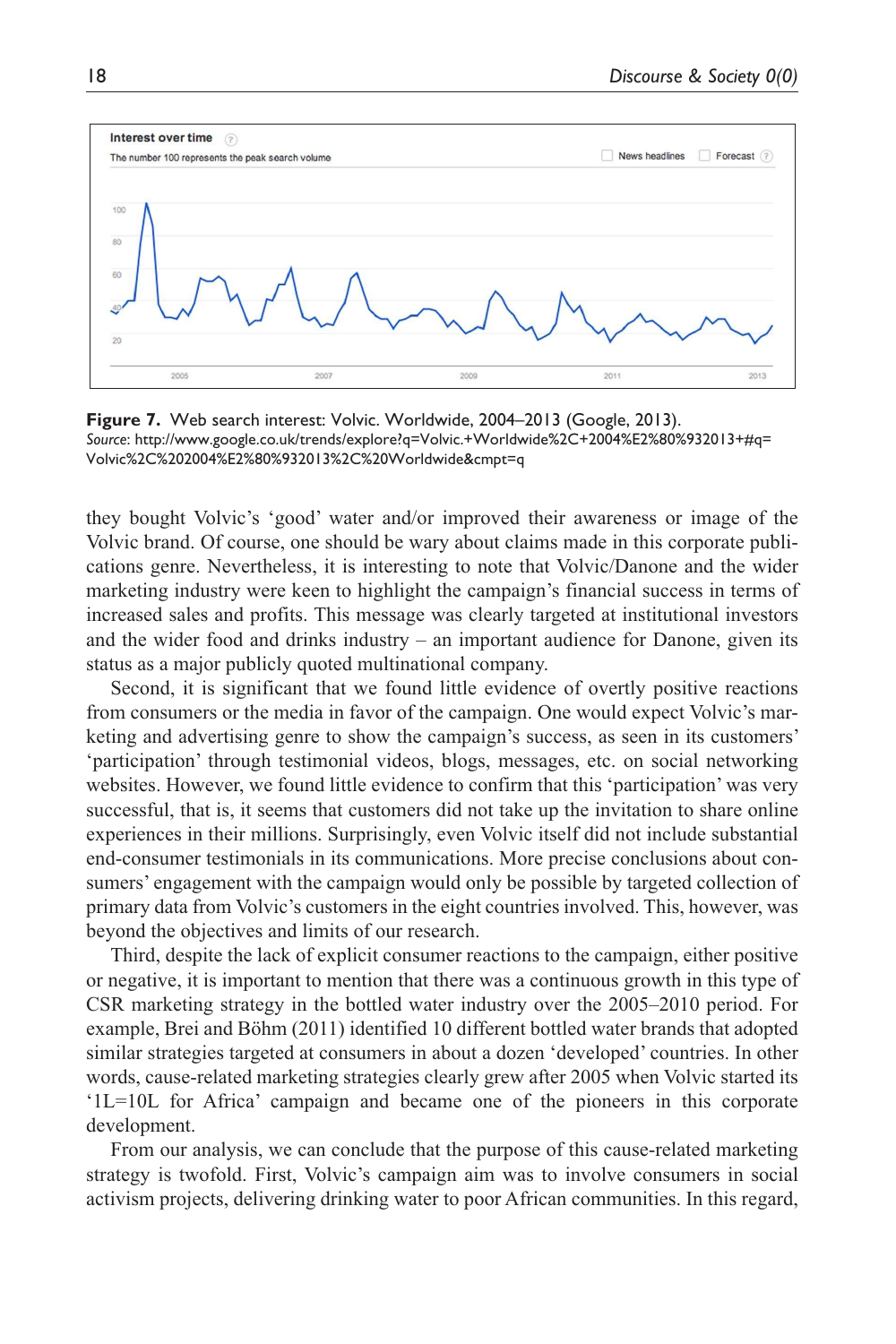the societal approach to CSR (Marrewijk, 2003) – which we identified in our literature review as viewing CSR as a commitment by business to contribute to society at large (WBCSD,  $2010$ ) – is clearly visible in the '1L=10L' campaign. However, our research confirms that this consumer activist engagement was also clearly geared towards the financial performance of the company, resulting from a positive 'stakeholder management' (Campbell, 2007; Carroll, 1991; Greenwood, 2007; Klick, 2009). We would thus have to agree with Crouch (2006), Banerjee (2007) and Shamir (2004), who all argue that the apparent move of CSR beyond the 'bottom line' is indeed done with the very clear purpose of improving shareholder value. Let us use this insight as a primer for our last analytical section, which looks at the wider social consequences of Volvic's discourse.

# **Transforming bottled water into a 'consumer activist' commodity: A social analysis**

Historically, Volvic's brand image has been mainly associated with the purity of its origin – the Massif Central region in France – and the 'strength' of volcanoes, due to its location inside the Volcano National Park. The '1L=10L for Africa' campaign was a clear departure from this fairly simple marketing image. It aimed to link the brand closer to contemporary concerns about consumer activism, aid, poverty and development, as well as wider issues of ethics, sustainability and philanthropy, which have all been very apparent in the 'developed' world in recent years (Crane and Matten, 2007). Volvic's shift in marketing strategy was, we argue, a typical example of a strategy increasingly deployed by the bottled water industry since it started to come under pressure to account for its environmental and health impacts (Ecologist, 2007; Mercola, 2011; Which?, 2008). We argue that Volvic's campaign can be interpreted as a response to these concerns, moving the brand away from a selfish consumerism that is seen as socially and environmentally damaging toward an image of the 'consumer activist' who helps to improve people's lives in poor African communities, and alleviates one of the world's most pressing problems – the lack of access to safe drinking water.

As we have already noted, all communities benefiting from the campaign were located in the poorest parts of the world, mainly Africa, where people were portrayed as being helpless, poor, passive and lacking help (see Figure 1, earlier). In contrast, white people, such as the campaign spokespeople, were always shown to be active, wealthy and successful, yet also concerned, charitable and socially engaged (see Figure 8). In this way, the dominant images of the campaign replicate the long-standing, deeply entrenched and familiar binaries of development discourses.

Marketing's entry into the aid and development discourse – with leading figures now actively arguing that marketing can play a positive role in helping to alleviate poverty around the world (Kotler et al., 2006) – must be seen in relation to the (colonial) history of development discourses (Werhane et al., 2010). We do not doubt the charitable feelings of Volvic consumers or even those of the company, nor their desire to help. However, we cannot help but see companies being attracted to cause-related marketing campaigns because of the shocking images that are often involved when dealing with African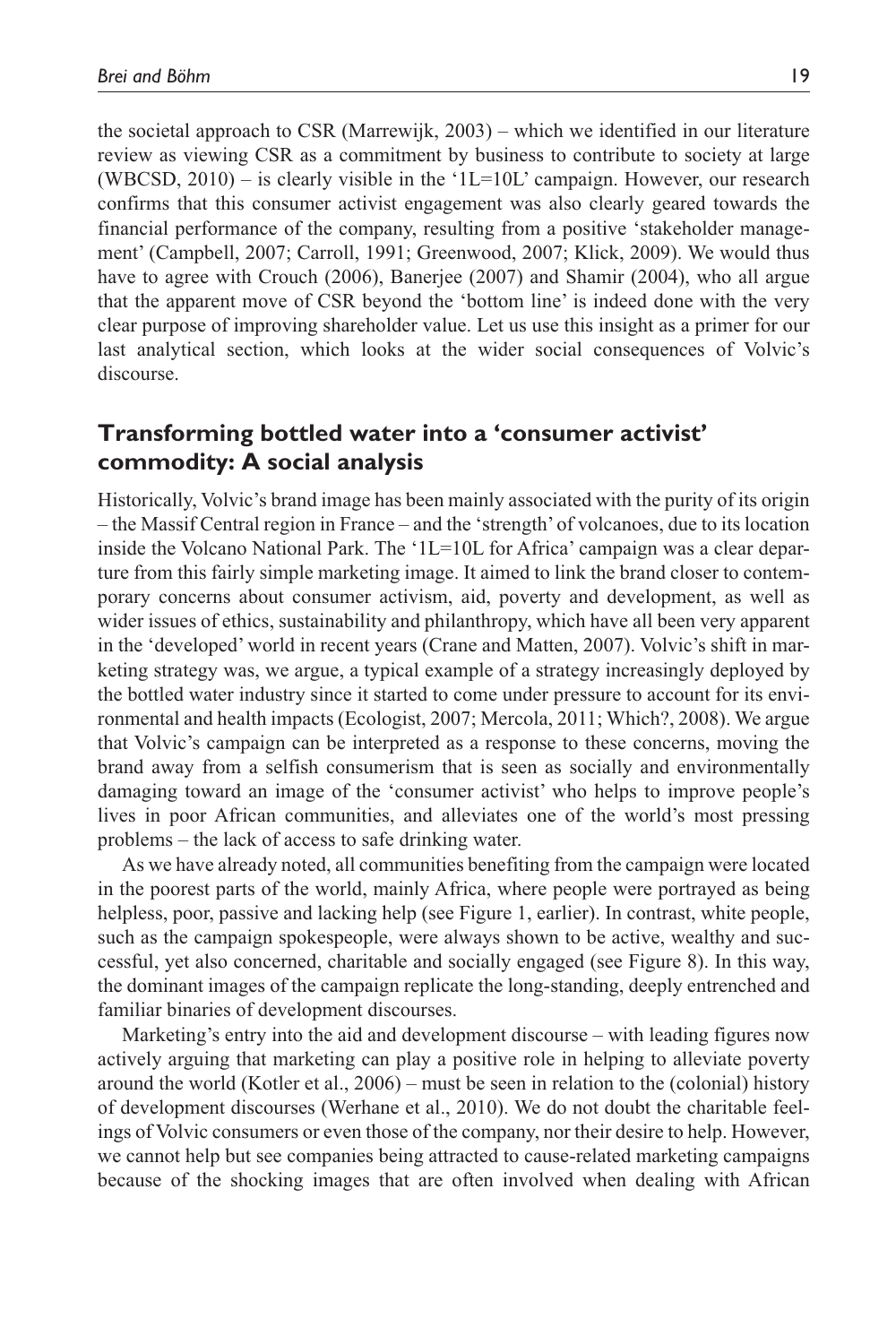

**Figure 8.** News about Volvic's campaign spokespeople. *Source*: http://www.gsiplastic.com/petday07/pdf/2DANONE.pdf

poverty (Bonsu, 2009). It is in this sense that cause-related marketing turns acute social problems into opportunities. The discourse of poverty and helpless black children produces a kind of negative void, which companies can then fill with positive marketing messages (Kotler and Lee, 2008, 2009).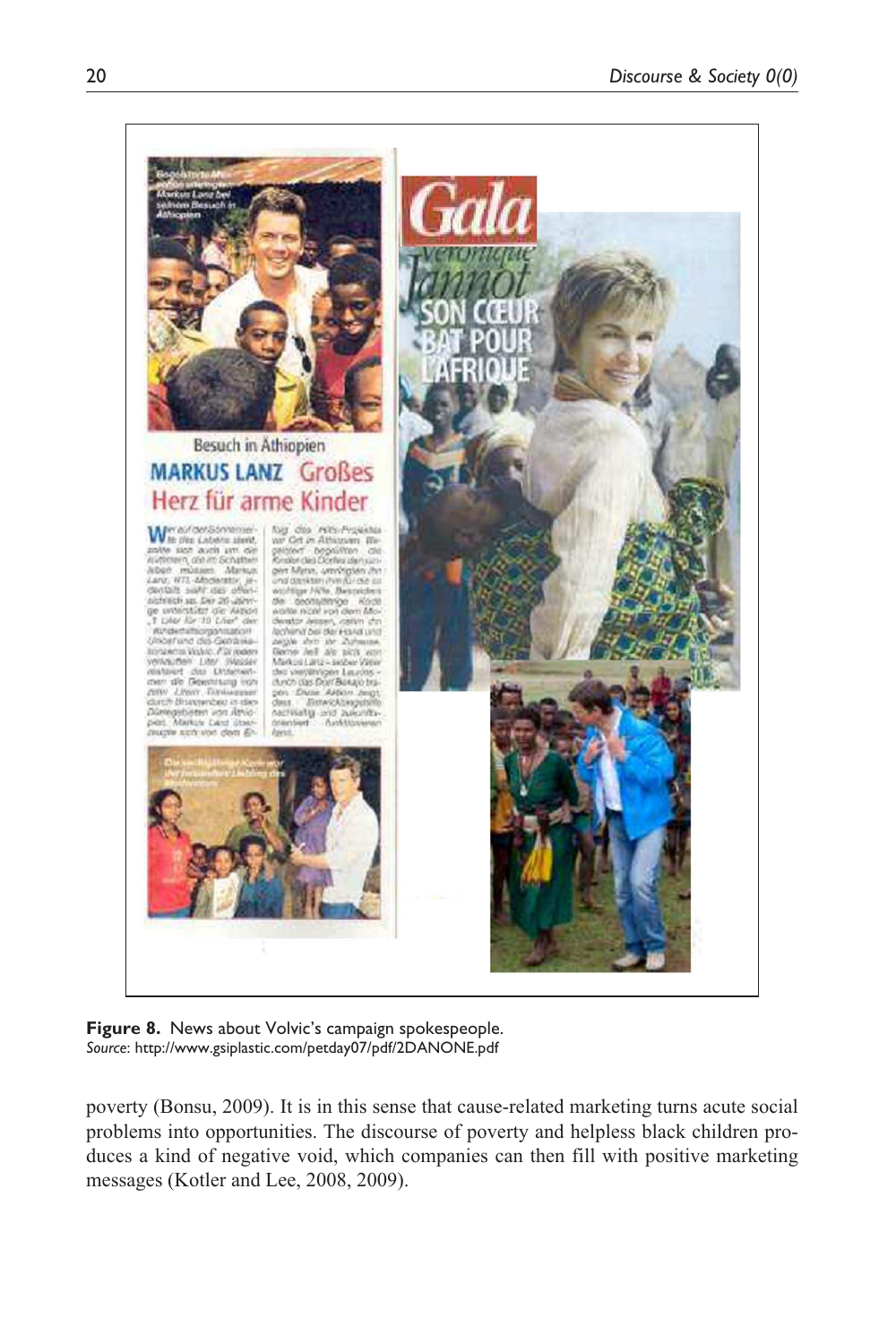Moreover, the positive agenda created by Volvic's campaign helped to mask the environmental and health impacts that this type of consumption causes (Ecologist, 2007; Mercola, 2011; Which?, 2008). In other words – and perhaps this is how Banerjee (2007, 2008) might phrase this – the 'good' (providing drinking water and helping African children) needs to be weighed up against the 'bad' (negative impacts of bottled water consumption) and perhaps even the 'ugly' and exploitative (increased sales and profits for Danone on the backs of poor African children).

Having said that, the short-term goals of improving sales and responding to concrete consumer concerns about bottled water consumption only provide half the explanation for why Volvic engaged in this major cause-related marketing campaign. Equally important, in our view, are the long-term benefits of binding consumers to a 'good' brand by positioning it in a favorable web of discursive representations (Nan and Heo, 2007). That is, Volvic did not simply want to sell a utilitarian good, water, but an idea, a particular symbolic system of representation and discourse tightly connected to positive, altruistic images of improving the lives of underprivileged people in poor countries (Werhane et al., 2010). This is probably why the word 'buy' was rarely used in the campaign. Instead, terms such as 'drink' and 'for Africa' were used much more frequently. This language de-emphasized the importance of the act of buying what some would argue is an unnecessary and environmentally damaging commodity, instead connecting what one has to do anyway (drinking) to a highly symbolic, ethical and meaningful act of doing something for 'other' people, who are perceived to be poor and in urgent need of help.

The way the company linked their product to a wider social aim, a cause and activism, had at least two important consequences. First, it persuaded consumers to engage with something larger than a simple commodity-purchasing act (Kotler and Lee, 2005). Bottled water was thus transformed from a commodity to a legitimate instrument of consumer activism. The campaign texts clearly demonstrate this, as the act of buying Volvic's water was constantly associated with UNICEF, NGOs and African children, all typical actors of consumer/social activism movements (Hilton, 2007). Second, through its campaign, Volvic invited its customers to do something meaningful for a collective consumer activist project, that is, to show global awareness and care for others. This emotional and political involvement radically changes consumption relations, transforming passive shoppers into active, involved consumer activists (Hilton, 2009). Passive shoppers can quickly and easily change their minds and their brand choices. So involving consumers as activists helps to create and maintain positive brand awareness and corporate image (Nan and Heo, 2007). Even more importantly, their higher psychological and behavioral connection with the company and the brand substantially increases the probability that they will become loyal customers. This is a very desirable marketing goal, given that a long-term, loyal customer base is directly related to increased long-term profitability (Oliver, 1999).

From a political economy point of view, therefore, the Volvic campaign provides some evidence for why companies are increasingly keen to engage with this type of CSR marketing strategy: they increase sales and profits (Cochran and Wood, 1984), strengthen the relationship with customers (Adkins, 1999) and counter resistance movements (Kramer et al., 2012). This helps to explain why the strategy of 'doing good to do good'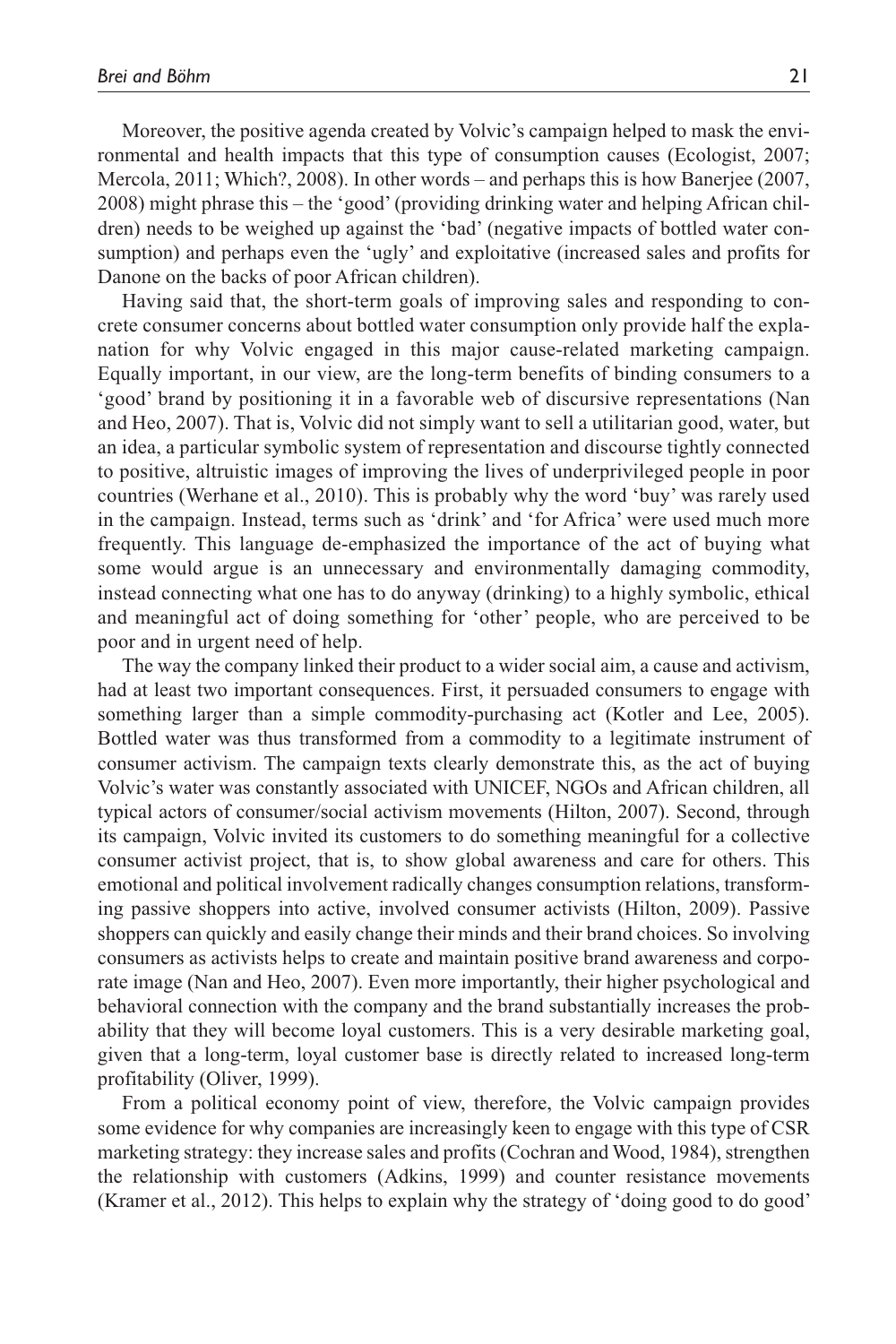(Banerjee, 2007: 15) now features so strongly in corporate discourses (Hopkins, 2007; Kytle and Ruggie, 2005; Porter and Kramer, 2002).

This CSR/cause-related marketing campaign should also be seen in the context of the broader historical shift from government to governance (Rosenau and Czempiel, 1992). One of the reasons why companies now engage with social development issues such as access to safe drinking water is because governments have increasingly shifted responsibilities for the provision of basic resources and services to private actors, such as companies, NGOs and community groups (Brugmann and Prahalad, 2007). As Harvey (2005) emphasizes, this process of neoliberalization involves a historically novel role for corporations within a new system of governance. In the view of Scherer and Palazzo (2011), this is part of a much needed 'democratization' of corporations which now act together with other private actors such as NGOs, taking over a political role previously performed by governments and other state actors.

The Volvic campaign discussed in this article illuminates the problems of shorttermism and precariousness that have often been over looked by proponents of what Scherer and Palazzo (2011) call 'political CSR'. While Volvic's involvement with the cause of providing access to safe drinking water in Africa can be seen as laudable and, within Scherer and Palazzo's (2011) framework, as having a political function, the company's termination of the campaign in 2010 must be seen as a failure of that very politics. It shows that when certain social issues no longer fit into the marketing strategy of corporations, then these private actors can simply walk away from this politics – as Volvic did at the end of the campaign, when it returned to its volcano image of 'purity' and reduced its CSR activities to smaller cause-related campaigns aimed at different targets, such as indigenous rainforest people (see Business Wire, 2011; Volvic, 2013b). Moreover, despite the fact that the social and political issue of safe drinking water in Africa has not been solved, no authority can hold Volvic to account for having walked away.

The Volvic case thus provides empirical evidence for some of the pitfalls involved in this recent neoliberal shift from government to governance, which increasingly sees corporations as playing a vital political role in solving social problems. While our analysis has shown that Volvic's campaign made positive, short-term contributions, it also raises important questions about the sustainability of such contributions. It is highly doubtful that companies, whose main purpose is to safeguard increasing returns for their shareholders, can be trusted to run long-term projects such as improving access to safe drinking water for poor communities in Africa and other regions. As such, it clearly demonstrates the problems of relying on corporate interventions as an effective substitute for state provision.

Taking this analysis further, one could see Volvic's campaign as an example of the wider ideological functioning of contemporary consumer capitalism. It can be characterized as ideological because the company's short-term CSR strategy covers up and blurs historical struggles over the provision of drinking water (Campbell, 2012). While more than 1 billion people in the world lack access to safe drinking water (WHO, 2013), the dominant, neoliberal governance approach has favored the privatization of water provision services in many 'developing' countries (Otto and Böhm, 2006). This has often led to rapid increases in water tariffs and a stratification of consumption: those who can afford to pay are fine, while those who cannot often face severe health consequences and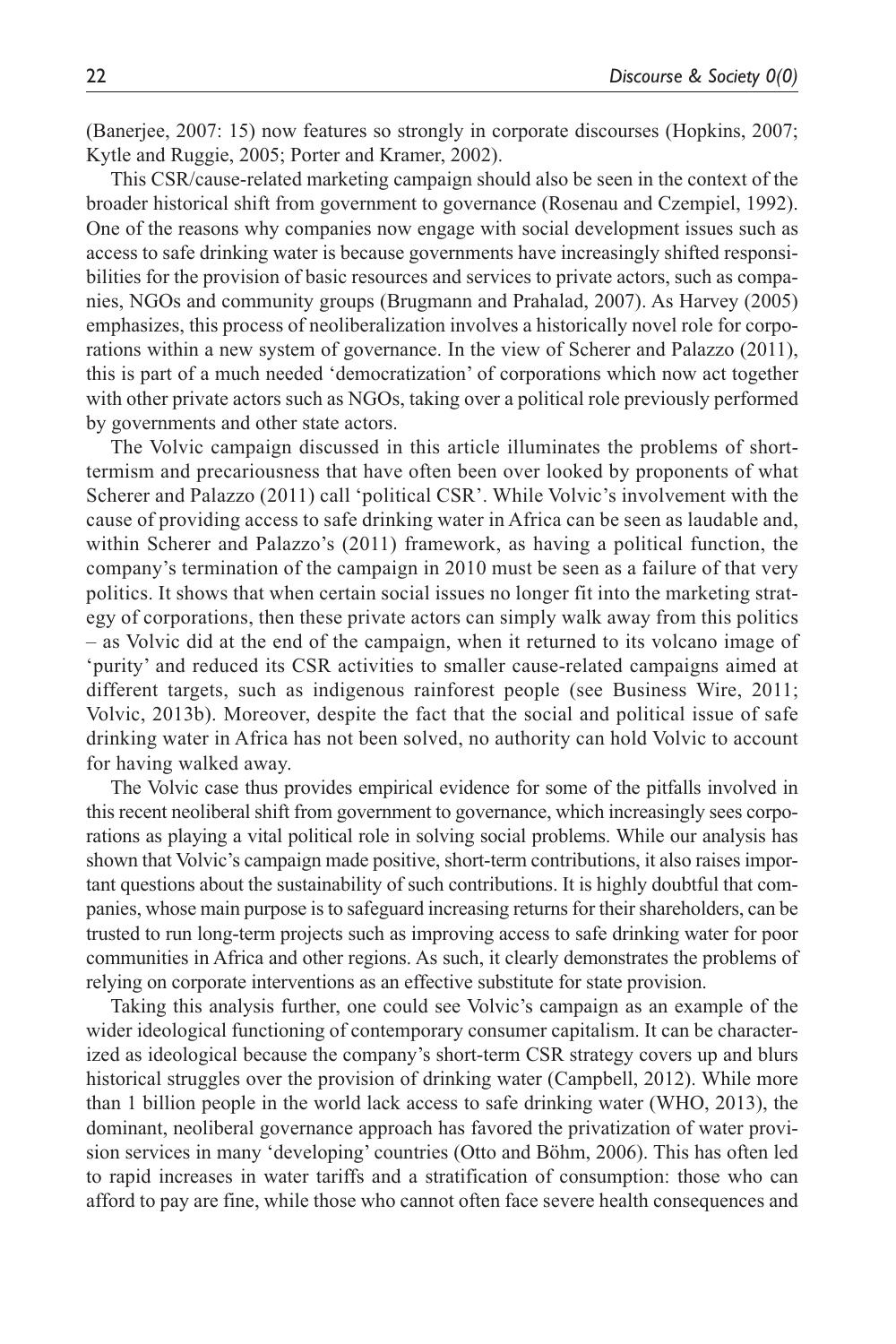other hardships. CSR campaigns such as Volvic's mask the grave realities of inequalities in 'developing countries' and the socio-historical struggles associated with them (Banerjee, 2007, 2008; Mir et al., 2008; Shamir, 2004).

Volvic's brand managers might argue that their campaign has helped to make Western consumers aware of the global inequalities existing on the planet, moving them into a position of being able to do something concrete and practical about it. In our view, however, the purchase of an ethical bottle of water is at best no more than a short-term fix for a deep political, social and economic problem. At worst, we argue, it functions as a vital ideological cover-up, which conceals ongoing historical struggles for global equality. In addition, the campaign masks the fact that companies often engage in such processes of 'doing good' precisely to boost sales and legitimize their entire existence by providing an indirect response to the growing critique of the shareholder-corporate model and its environmental and health impacts. So, we would agree with Crouch (2006) when he claims that CSR must be seen as a new management fashion that is ultimately geared towards selling more goods and services. However, what is equally important is that this very act of 'doing good' is an important ideological moment for consumer capitalism that allows it to more or less continue on its current path without changing its model. That is, while significant environmental and health hazards are still associated with bottled water consumption, this critique is pushed into the background by cause-related marketing messages that highlight the 'good' aspects of this type of consumption. Volvic and its bottled water become part of the solution, not part of the problem.

## **Conclusions, limitations and future research**

In this article, we have analyzed the  $1L=10L$  for Africa' campaign by one of the bestselling global bottled water brands, Volvic, owned by the multinational company Danone. This cause-related marketing campaign, which promised to deliver 10 liters of drinking water to poor African communities for every liter of bottled water sold in Western countries, is just one of the many CSR campaigns that are increasingly being offered to customers as part of the unique selling points of consumer products. In the bottled water industry alone there are at least 10 other brands, including Ethos Water, One Water, Charity Water and Thirsty Planet, which are all connected to a range of CSR promises (Brei and Böhm, 2011). Rather than celebrating this development, as so many marketing writers do (Adkins, 1999; Kotler and Lee, 2005), this article used critical discourse analysis to evaluate the precise functioning of Volvic's campaign and its social and political implications.

One of our prime purposes with this article has been to add empirical evidence to the growing critical CSR literature, which is often fairly abstract, theoretical and normdriven. While our data and analysis had some clear limitations in relation to the views of consumers and beneficiaries, nonetheless our case study demonstrates that campaigns such as Volvic's have three major consequences. First, they change the cultural meaning of the product (Brei and Böhm, 2011). As we have shown, Volvic's CSR campaign transformed the humble bottle of water into a tool for social activism, aimed at alleviating the shortage of water and the suffering of poor, distant others. Second, the campaign also sought to change the status of consumers; the campaign discourse sought to transform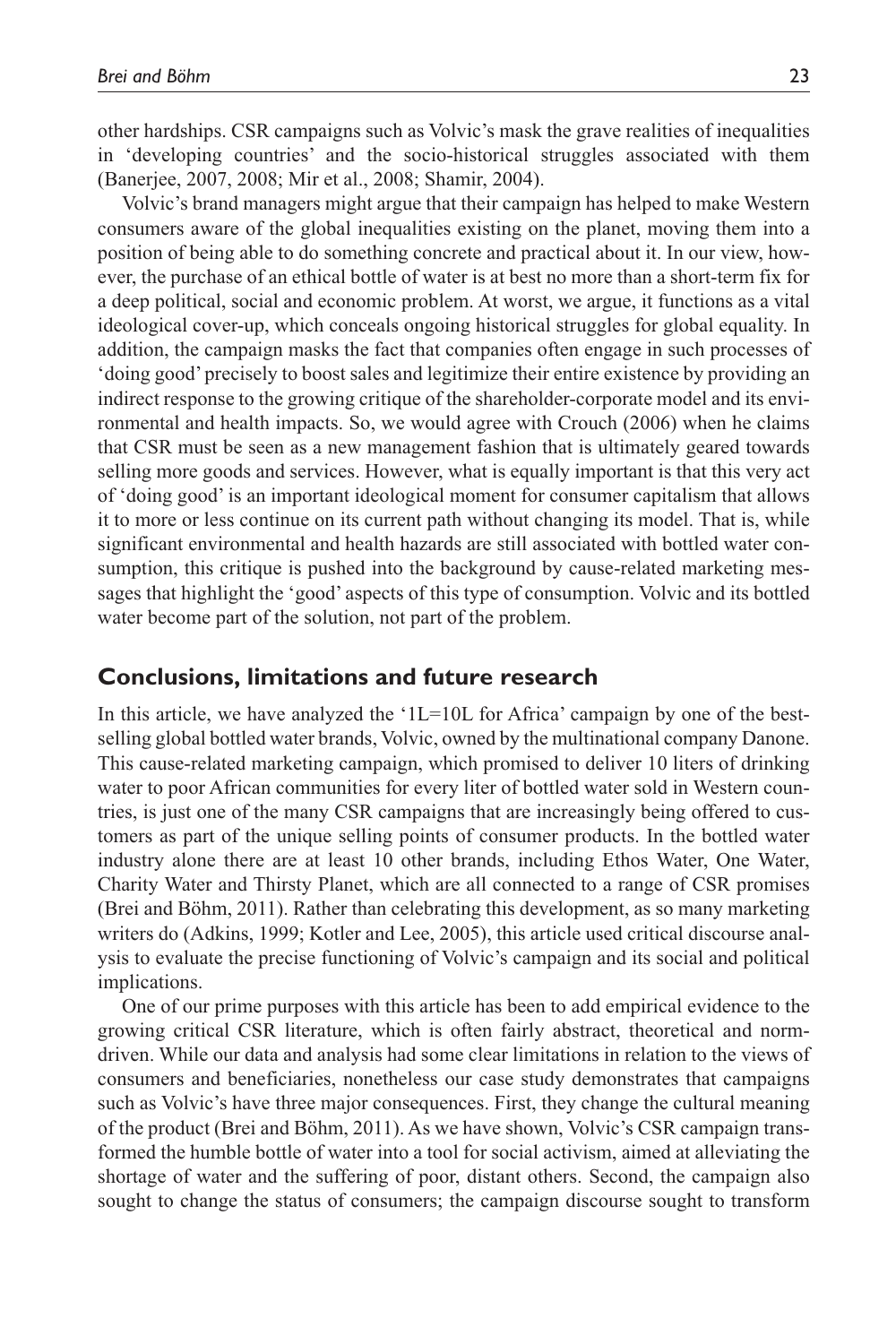them from passive shoppers into active, engaged consumers, who participate in positive social action by buying bottled water. The more bottled water you buy, the more you help other people and the more socially active you become. Third, when transformed into social activists, companies substantially strengthen their relations with their customers, generating more sophisticated and long-term ties. Companies capture customers' imaginations and attention, binding them to their brands through emotional and political involvement. By doing so, such CSR cause-related marketing campaigns improve the prospects of long-term, sustainable profits and shareholder value.

It is, however, important to understand this recent move towards cause-related marketing/CSR campaigns as a significant ideological moment in the workings of contemporary consumer capitalism. We showed that such campaigns fulfill the function of creating new 'unique selling points' for branded products, with which consumers can identify, making a direct contribution to company profits. Our case study confirms that CSR is certainly 'talking the talk' regarding the need to go beyond narrow shareholder value approaches to corporate activity. But our findings support the position of Crouch (2006), Banerjee (2007) and Shamir (2004) who maintain that, in the end, what is still of primary importance, especially for publicly quoted companies like Danone, is the direct or indirect contribution of their CSR activities to generating shareholder value. Beyond this quantitative measure, as we have shown, cause-related marketing campaigns also have a wider significance. They provide an important qualitative and discursive framework legitimizing corporate actors and the system of consumer capitalism and accumulation in general. As such, Volvic's '1L=10L' campaign worked because it addressed Western consumers' real concerns about the injustices and inequalities in our contemporary world. The ideological work of the campaign here is that through the act of consuming bottled water, an easy fix or patch for these concerns is provided without engaging with the root causes of these inequalities, and the growing environmental and health concerns associated with bottled water consumption are displaced.

In this article, we have focused on Volvic's CSR campaign because it was the first of its type in the bottled water industry and set an important precedent. Given that this campaign has ended, there is a need for future research that analyzes the CSR discourses of other bottled water companies. It would be interesting to find out, for example, to what extent they built on the Volvic campaign model, whether they were equally short-term, and to delve deeper into the social effects of such campaigns, especially in relation to the views and experiences of consumers and beneficiaries. Finally, there is also a need for further case-study research on cause-related marketing campaigns by companies in other sectors, especially those which have come under sustained criticism, such as the oil, paper and atomic energy industries. Given the continued inequalities suffered by so many people around the world, understanding the ideological workings of such campaigns and situating them within the wider framework of contemporary consumer capitalism is an important task.

#### **Funding**

This research received no specific grant from any funding agency in the public, commercial or not-for-profit sectors.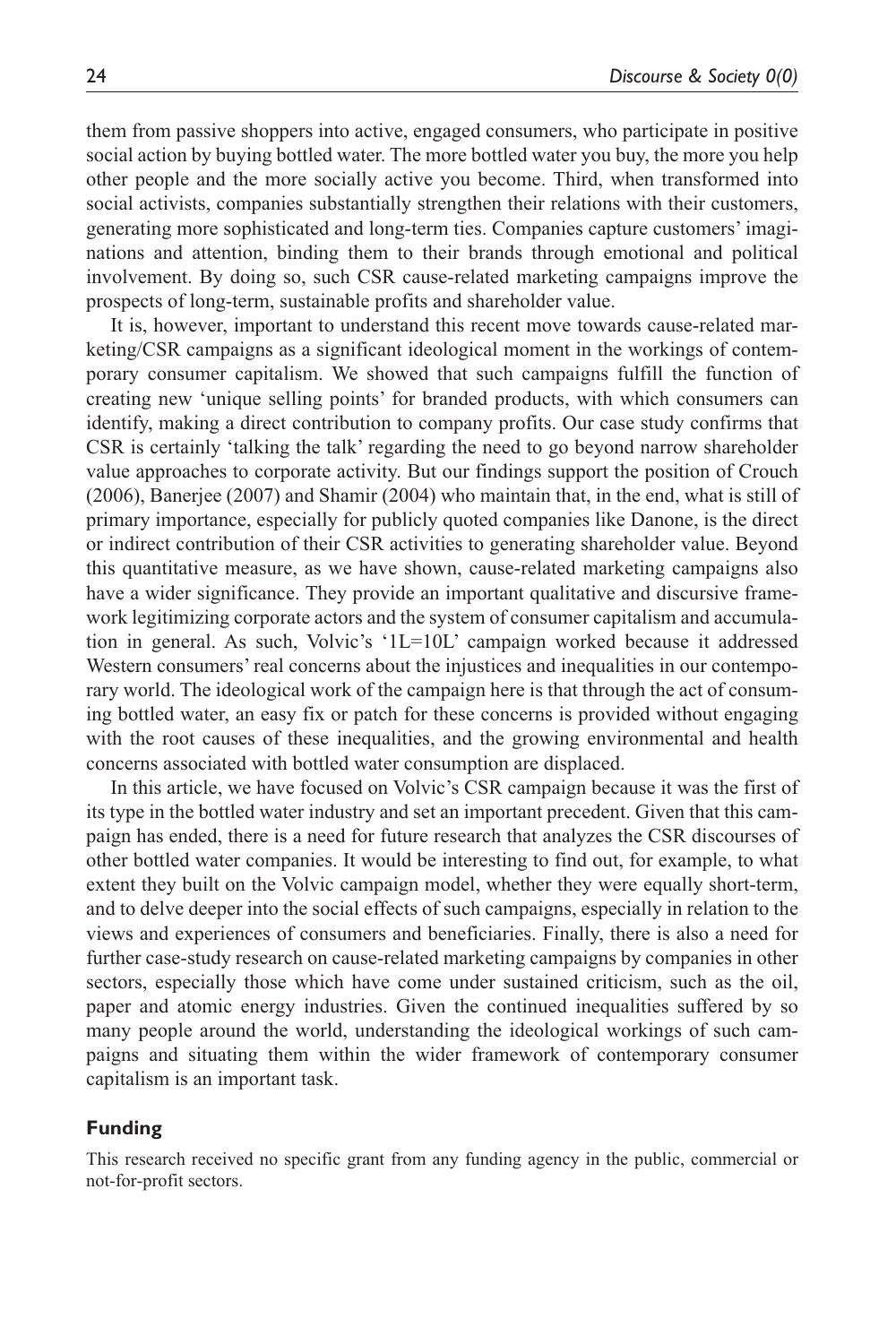### **Notes**

- 1. We have focused the data collection process on the '1 for 10' campaigns launched between 2005 and 2009 in these eight 'developed' countries. However, Danone has continued to launch newer versions of the campaign. For example, the campaign was launched in April 2010 in Saudi Arabia with the same features of the campaigns analyzed in this article (Business Intelligence, 2010). The beneficiaries of this campaign are in another Islamic country – Sudan.
- 2. We thank one anonymous reviewer for this remark.
- 3. We have not found significant data about Volvic's campaign results in UAE. Thus, we decided not to include this part of the campaign in our analysis.

### **References**

Adkins S (1999) *Cause Related Marketing: Who Cares Wins*. Oxford: Butterworth-Heinemann.

- Banerjee SB (2007) *Corporate Social Responsibility: The Good, the Bad, and the Ugly*. Northampton: Edward Elgar.
- Banerjee SB (2008) Corporate social responsibility: The good, the bad and the ugly. *Critical Sociology* 34(1): 51–79.
- Bernstein B (1990) *The Structuring of Pedagogic Discourse*. London: Routledge.
- Blowfield M (2005) Corporate social responsibility The failing discipline and why it matters for international relations. *International Relations* 19(2): 173–191.
- Böhm S and Brei V (2008) Marketing the hegemony of development: Of pulp fictions and green deserts. *Marketing Theory* 8(4): 339–366.
- Boje DM (2008) Contributions for critical theory ethics for business and public administration. In: Boje DM (ed.) *Critical Theory Ethics for Business and Public Administration*. Charlotte, NC: Information Age Publishing, pp. 3–28.
- Bonsu SK (2009) Colonial images in global times: Consumer interpretations of Africa and Africans in advertising. *Consumption, Markets & Culture* 12(1): 1–25.
- Brei V and Böhm S (2011) Corporate social responsibility as cultural meaning management: A critique of the marketing of ethical bottled water. *Business Ethics: A European Review* 20(3): 233–252.
- Brugmann J and Prahalad CK (2007) Cocreating business's new social compact. *Harvard Business Review* 85(2): 80–90.
- Business Intelligence (2010) UNICEF, Volvic announces a new partnership in Middle East. Available at: http://www.bi-me.com/main.php?id=45736&;t=1&c=6&cg=2&mset= (accessed 5 February 2010).
- Business Wire (2011) Volvic natural spring water raised enough funds for the Rainforest Foundation (USA) to help 117,000 indigenous people in Central and South America. Available at: http:// www.businesswire.com/news/home/20110712005560/en/Volvic-Natural-Spring-Water-Raised-Funds-Rainfore (accessed 6 March 2013).
- Campbell B (2012) Corporate social responsibility and development in Africa: Redefining the roles and responsibilities of public and private actors in the mining sector. *Resources Policy* 37: 138–143.
- Campbell JL (2007) Why would corporations behave in socially responsible ways? An institutional theory of corporate social responsibility. *Academy of Management Review* 32(3): 946–967.
- Carroll AB (1991) The pyramid of corporate social responsibility: Toward the moral management of organizational stakeholders. *Business Horizons* 34(4): 39–48.
- Carroll AB (1999) Corporate social responsibility: Evolution of a definitional construct. *Business & Society* 38(3): 268–295.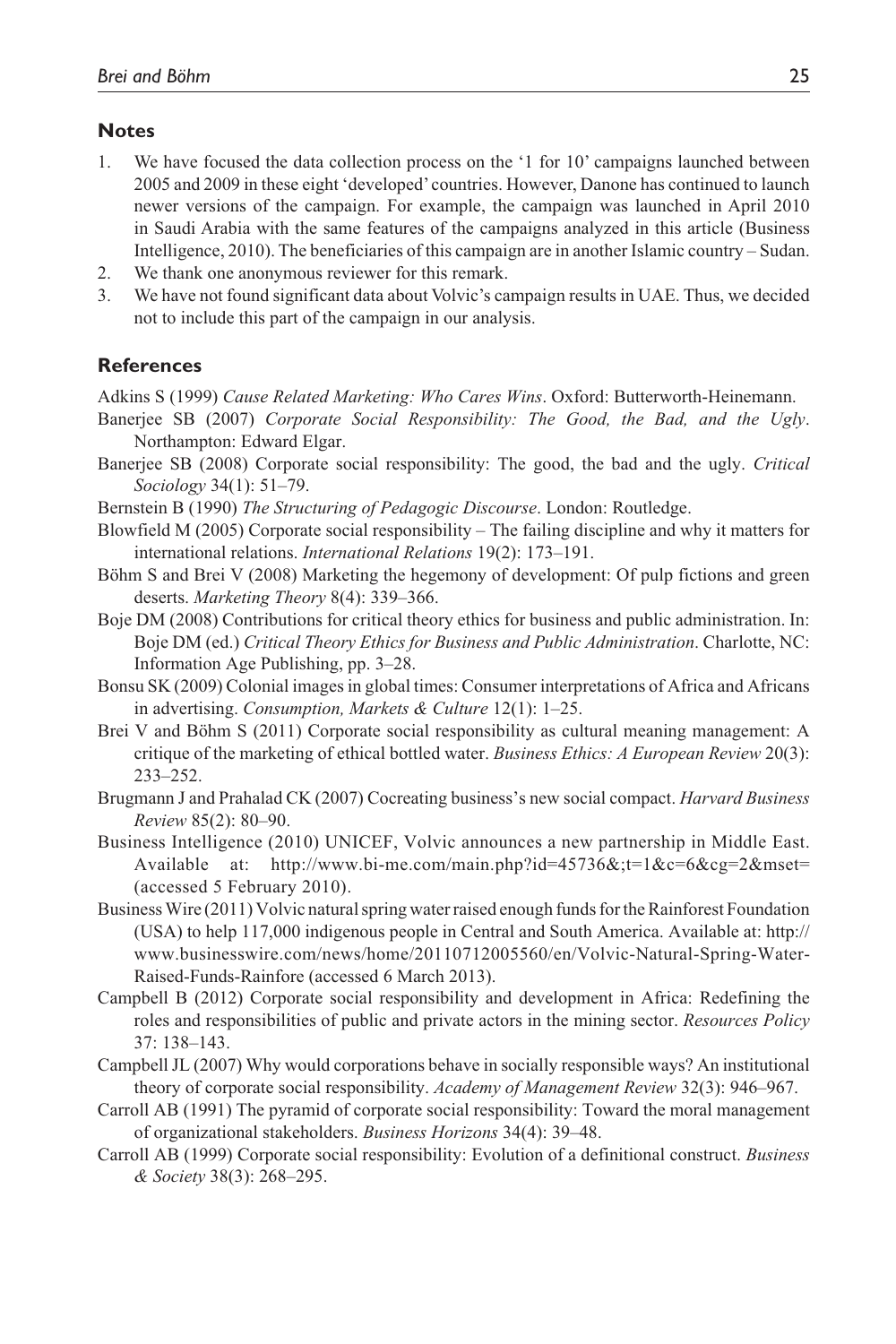- Chouliaraki L and Fairclough N (1999) *Discourse in Late Modernity*. Edinburgh: Edinburgh University Press.
- Cochran PL and Wood RA (1984) Corporate social responsibility and financial performance. *Academy of Management Journal* 27(1): 42–56.
- Crane A and Matten D (2007) *Business ethics: Managing corporate citizenship and sustainability in the age of globalization*. Oxford: Oxford University Press.
- Crouch C (2006) Modeling the firm in its market and organizational environment: Methodologies for studying corporate social responsibility. *Organization Studies* 27(10): 1533–1551.
- Dahlsrud A (2008) How corporate social responsibility is defined: An analysis of 37 definitions. *Corporate Social Responsibility and Environmental Management* 15(1): 1–13.
- Danone (2010a) Brand stories. Available at: http://www.danone.com/en/brands/brand-stories.html (accessed 7 October 2010).
- Danone (2010b) Our initiatives: 1 litre for 10 litres. Available at: http://www.danone.com/en/ sustainable-development/our-initiatives.html (accessed 13 February 2010).
- Ecologist (2007) Behind the label: Volvic touch of fruit. Available at: http://www.theecologist. org/green\_green\_living/behind\_the\_label/269269/behind\_the\_label\_volvic\_touch\_of\_fruit. html (accessed 7 October 2010).
- Ethical Consumer (2009) Ethical buyer's guide to bottled water. Available at: http://www.ethicalcon sumer.org/FreeBuyersGuides/fooddrink/bottledwater.aspx (accessed 7 October 2010).
- Fairclough I and Fairclough N (2012) *Political Discourse Analysis: A Method for Advanced Students*. London: Routledge.
- Fairclough N (1992) *Discourse and Social Change*. London: Polity Press.
- Fairclough N (1995) *Critical Discourse Analysis: The Critical Study of Language*. London: Longman.
- Fairclough N (2003) *Analyzing Discourse: Textual Analysis for Social Research*. London: Routledge.
- Fairclough N and Wodak R (1997) Critical discourse analysis. In: van Dijk T (ed.) *Discourse as Social Interaction*. London: SAGE, pp. 258–284.
- Fleming P and Jones MT (2013) *The End of Corporate Social Responsibility*. London: SAGE.
- Foucault M (1969) *L'Archéologie du savoir* [The Archaeology of Knowledge]. Paris: Gallimard.
- Foucault M (1971) *L'ordre du discours* [The Discourse on Language]. Paris: Gallimard.
- Gabriel Y and Lang T (1995) The unmanageable consumer. Thousand Oaks, CA: SAGE.
- Garriga E and Melé D (2004) Corporate social responsibility theories: Mapping the territory. *Journal of Business Ethics* 53(1/2): 51–71.
- Gjølberg M (2009) The origin of corporate social responsibility: Global forces or national legacies? *Socio-Economic Review* 7(4): 605–637.
- Googins BK, Mirvis PH and Rochlin S (2007) *Beyond Good Company: Next Generation Corporate Citizenship*. Basingstoke: Palgrave Macmillan.
- Google (2013) Google trends: web search interest (Volvic). Available at: http://www.google. co.uk/trends/explore?q=Volvic.+Worldwide%2C+2004%E2%80%932013+#q=Volvic %2C%202004%E2%80%932013%2C%20Worldwide&cmpt=q (accessed 6 March 2013).
- Greenwood M (2007) Stakeholder engagement: Beyond the myth of corporate responsibility. *Journal of Business Ethics* 74(4): 315–327.
- Halliday M (1978) The sociosemantic nature of discourse. In: *Language as Social Semiotic*: *The Social Interpretation of Language and Meaning*. London: Edward Arnold.

Halliday M (1994) *An Introduction to Functional Grammar*, 2nd edn. London: Edward Arnold.

- Hanlon G and Fleming P (2009) Updating the critical perspective on corporate social responsibility. *Sociology Compass* 3(6): 937–948.
- Harvey D (2005) *A Brief History of Neoliberalism*. Oxford: Oxford University Press.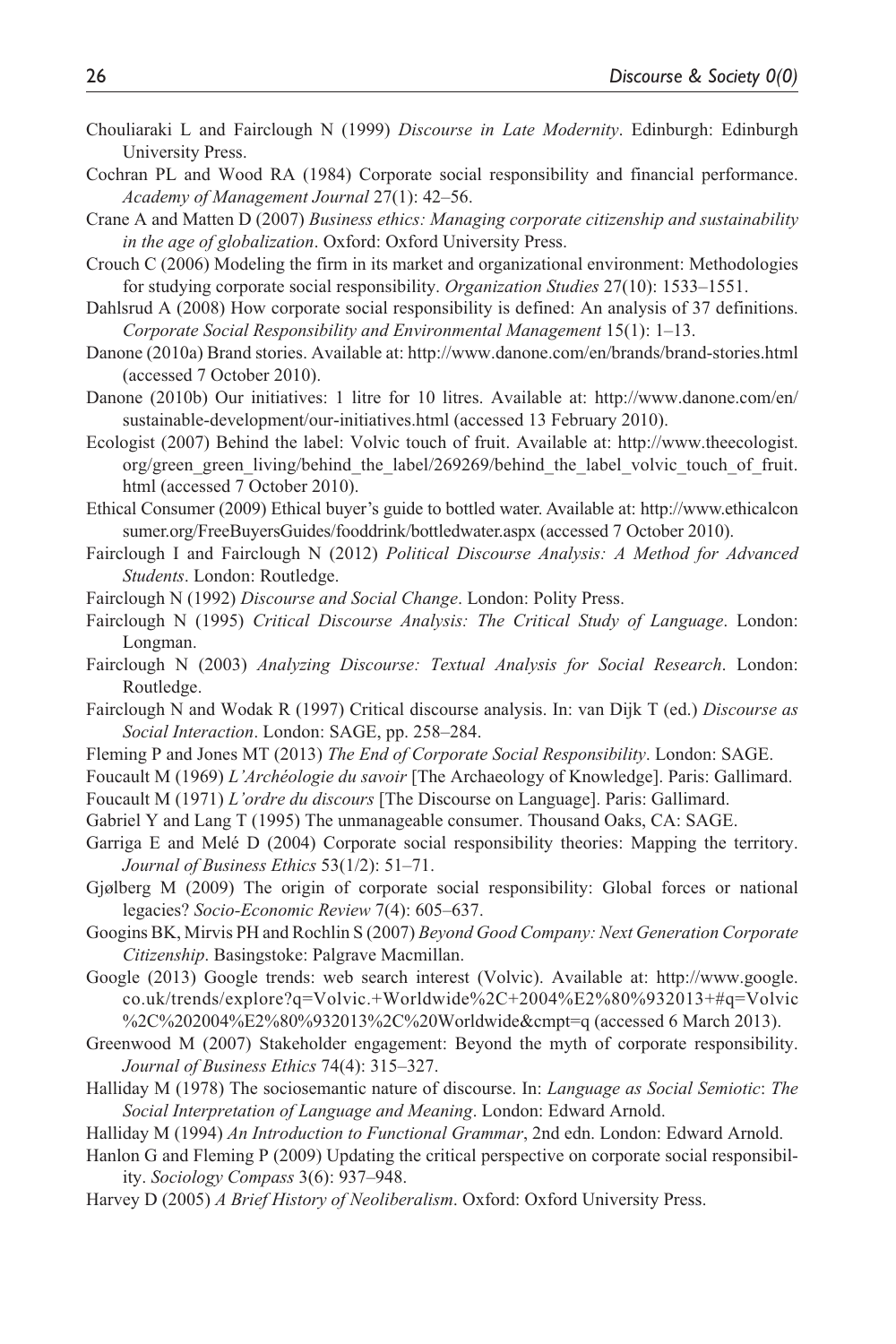- Hilton M (2007) Social activism in an age of consumption: The organized consumer movement. *Social History* 32(2): 121–143.
- Hilton M (2009) *Prosperity for All: Consumer Activism in an Era of Globalization*. Ithaca, NY: Cornell University Press.
- Hopkins M (2007) *Corporate Social Responsibility and International Development: Is Business the Solution?* London: Earthscan.
- IPC Media (2010) IPC creative case study: Volvic. Available at: http://www.ipcadvertising.com/ resource/tw3ritay7kus46e9yq1rulz2.pdf (accessed 6 March 2013).
- Kendall BE, Gill R and Cheney G (2007) Consumer activism and corporate social responsibility: How strong a connection? In May S, Cheney G and Roper J (eds) *The Debate Over Corporate Social Responsibility*. New York: Oxford University Press, pp. 241–264.
- Klick MT (2009) The political economy of corporate social responsibility and community development: A case study of Norway's Snøhvit natural gas complex. FNI Report 1/2009. Available at: http://www.fni.no/doc&pdf/FNI-R0109.pdf (accessed 10 May 2010).
- Kok P, van der Wiele T, McKenna R, et al. (2001) A corporate social responsibility audit within a quality management framework. *Journal of Business Ethics* 31(4): 285–297.
- Kotler P and Lee N (2005) *Corporate Social Responsibility: Doing the Most Good for Your Company and Your Cause*. London: John Wiley & Sons.
- Kotler P and Lee N (2008) *Social Marketing: Influencing Behaviors for Good*, 3rd edn. Los Angeles, CA: SAGE.
- Kotler P and Lee N (2009) *Up and Out of Poverty: The Social Marketing Solution*. Upper Saddle River, NJ: FT Press.
- Kotler P, Roberto N and Leisner T (2006) Alleviating poverty: A macro/micro marketing perspective. *Journal of Macromarketing* 26(2): 233–239.
- Kramer R, Whiteman G and Banerjee B (2012) Conflict and astroturfing in Niyamgiri: The importance of national advocacy networks in anti-corporate social movements. *Organization* 34(5–6): 823–852.
- Kytle B and Ruggie J (2005) *Corporate Social Responsibility as Risk Management: A Model for Multinationals*. Cambridge, MA: Harvard University Press.
- Luke A (2002) Beyond science and ideology critique: Developments in critical discourse analysis. *Annual Review of Applied Linguistics* 22: 96–110.
- Marens R (2010) Destroying the village to save it: Corporate social responsibility, labour relations, and the rise and fall of American hegemony. *Organization* 17(6): 743–766.
- Marrewijk M (2003) Concepts and definitions of CSR and corporate sustainability: Between agency and communion. *Journal of Business Ethics* 44(2–3): 95–105.
- Mercola J (2011) This everyday 'Healthy' beverage poisons your body one swallow at a time. Available at: http://articles.mercola.com/sites/articles/archive/2011/01/15/dangers-of-drinking water-from-a-plastic-bottle.aspx (accessed 20 December 2012).
- Mir R, Banerjee SB and Mir A (2008) Hegemony and its discontents: A critical analysis of organizational knowledge transfer. *Critical Perspectives on International Business* 4(2/3): 203–227.
- Nan X and Heo K (2007) Consumer responses to corporate social responsibility (CSR) initiatives: Examining the role of brand-cause fit in cause-related marketing. *Journal of Advertising* 36(2): 63–74.
- Nickel PM and Eikenberry AM (2009) A critique of the discourse of marketized philanthropy. *American Behavioral Scientist* 52(7): 974–989.
- Nielsen AE and Thomsen C (2010) Sustainable development: The role of network communication. *Corporate Social Responsibility and Environmental Management*. Available at: http:// onlinelibrary.wiley.com/doi/10.1002/csr.221/pdf (accessed 2 May 2010).
- Oliver RL (1999) Whence consumer loyalty? *Journal of Marketing* 63(4): 33–44.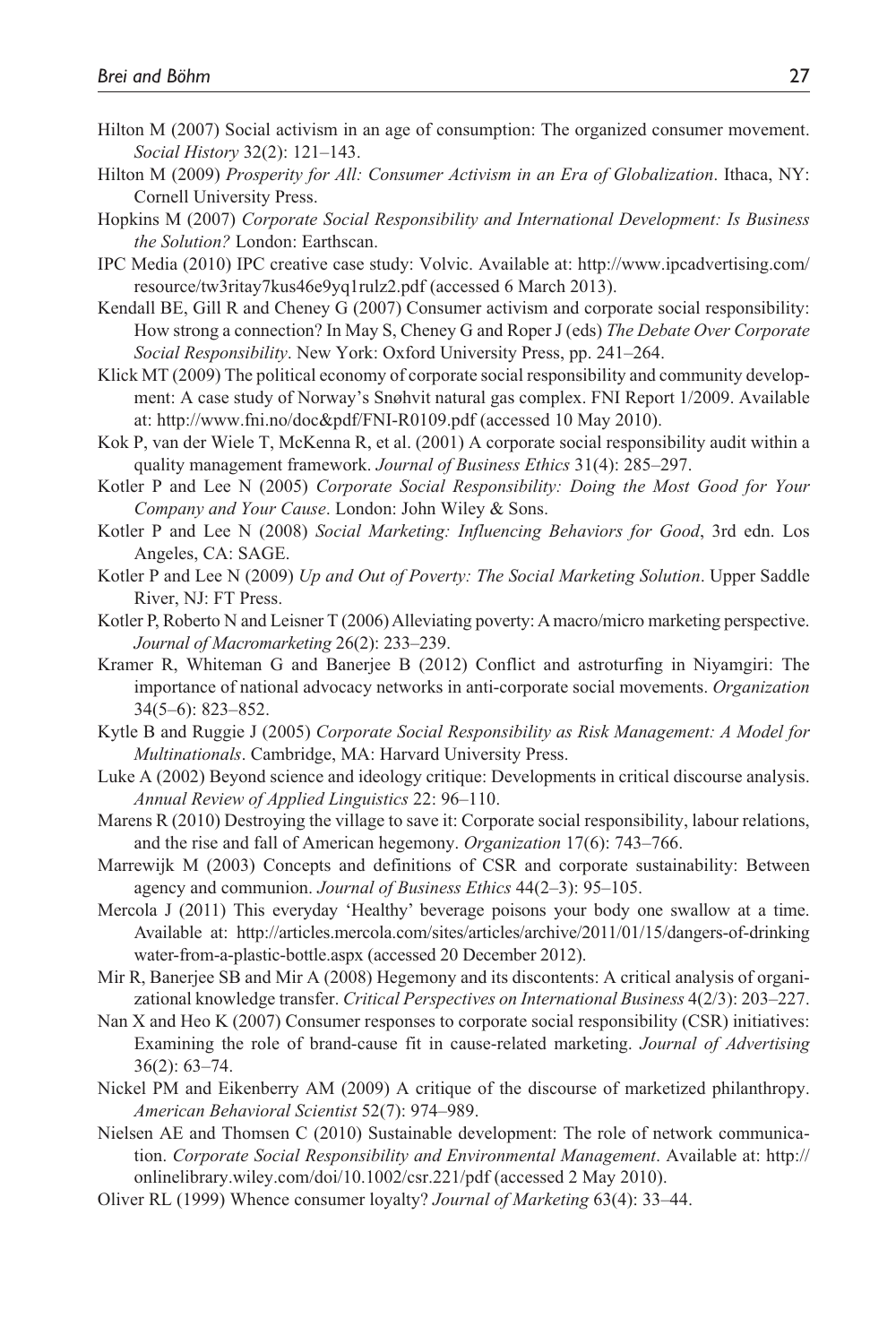- Otto B and Böhm S (2006) 'The people' and resistance against international business: The case of the Bolivian 'water war'. *Critical Perspectives on International Business* 2(4): 299–320.
- Palazzo G and Scherer AG (2008) Corporate social responsibility, democracy, and the politicization of the corporation. *Academy of Management Review* 33(3): 773–775.
- Phillips N and Hardy C (2002) *Discourse Analysis: Investigating Processes of Social Construction*. Thousand Oaks, CA: SAGE.
- Polonsky MJ and Wood G (2001) Can the overcommercialization of cause-related marketing harm society? *Journal of Macromarketing* 21(1): 8–22.
- Ponte S, Richey LA and Baab M (2009) Bono's Product (RED) Initiative: Corporate social responsibility that solves the problems of 'distant others'. *Third World Quarterly* 30(2): 301–317.
- Porter M and Kramer MR (2002) The competitive advantage of corporate philanthropy. *Harvard Business Review* 80(12): 5–16.
- Roberts J (2003) The manufacture of corporate social responsibility: Constructing corporate sensibility. *Organization* 10(2): 249–265.
- Rosenau JN and Czempiel EO (eds) (1992) *Governance without Government*. Cambridge: Cambridge University Press.
- Scherer AG and Palazzo G (2011) The new political role of business in a globalized world: A review of a new perspective on CSR and its implications for the firm, governance, and democracy. *Journal of Management Studies* 48(4): 899–931.
- Schwartz MS and Carroll AB (2003) Corporate social responsibility: A three-domain approach. *Business Ethics Quarterly* 13(4): 503–530.
- Shamir R (2004) The de-radicalization of corporate social responsibility. *Critical Sociology* 30(3): 669–689.
- Shaw WH (2007) *Business Ethics*. New York: Wadsworth.
- Silverstone R (1999) *Why Study the Media?* London: SAGE.
- Sklair L and Miller D (2010) Capitalist globalization, corporate social responsibility and social policy. *Critical Social Policy* 30(4): 472–495.
- Snider J, Paul RH and Martin D (2003) Corporate social responsibility in the 21st century: A view from the world's most successful firms. *Journal of Business Ethics* 48(2): 175–187.
- Sutcliffe T (2008) Thomas Sutcliffe. Sorry, but this is just a drop in the ocean. Available at: http:// www.independent.co.uk/voices/columnists/thomas-sutcliffe/thomas-sutcliffe-sorry-but-thisis-just-a-drop-in-the-ocean-808994.html (accessed 6 March 2013).
- UNICEF (2012) Progress on sanitation and drinking-water, 2012 update. Available at: http:// www.unicef.org/media/files/JMPreport2012.pdf (accessed 27 April 2013).
- Vaara E, Virpi S and Pekka P (2010) On the force potential of strategy texts: A critical discourse analysis of a strategic plan and its power effects in a city organization. *Organization* 17(6): 685–702.
- Vallentin S and Murillo D (2012) Governmentality and the politics of CSR. *Organization* 19(6): 825–843.
- Van Dijk T (1998) *Ideology: A Multidisciplinary Approach*. London: SAGE.
- Van Dijk T (2001) Critical discourse analysis. In: Schiffrin D, Tannen D and Hamilton H (eds) *Handbook of Discourse Analysis*. Oxford: Blackwell, pp. 352–371.
- Volvic (2009) Vidéos. Available at: http://www.volvic-unicef.fr/index.php?nav1=video&;nav2= reportages&objectid=6 (accessed 12 October 2009).
- Volvic (2013a) Drink 1, Give 10 Partnerships. Available at: http://www.drink1give10.com/ (accessed 6 March 2013).
- Volvic (2013b) G1G10 today. Available at: http://www.volvic-na.com/drink-one-give-ten (accessed 6 March 2013).